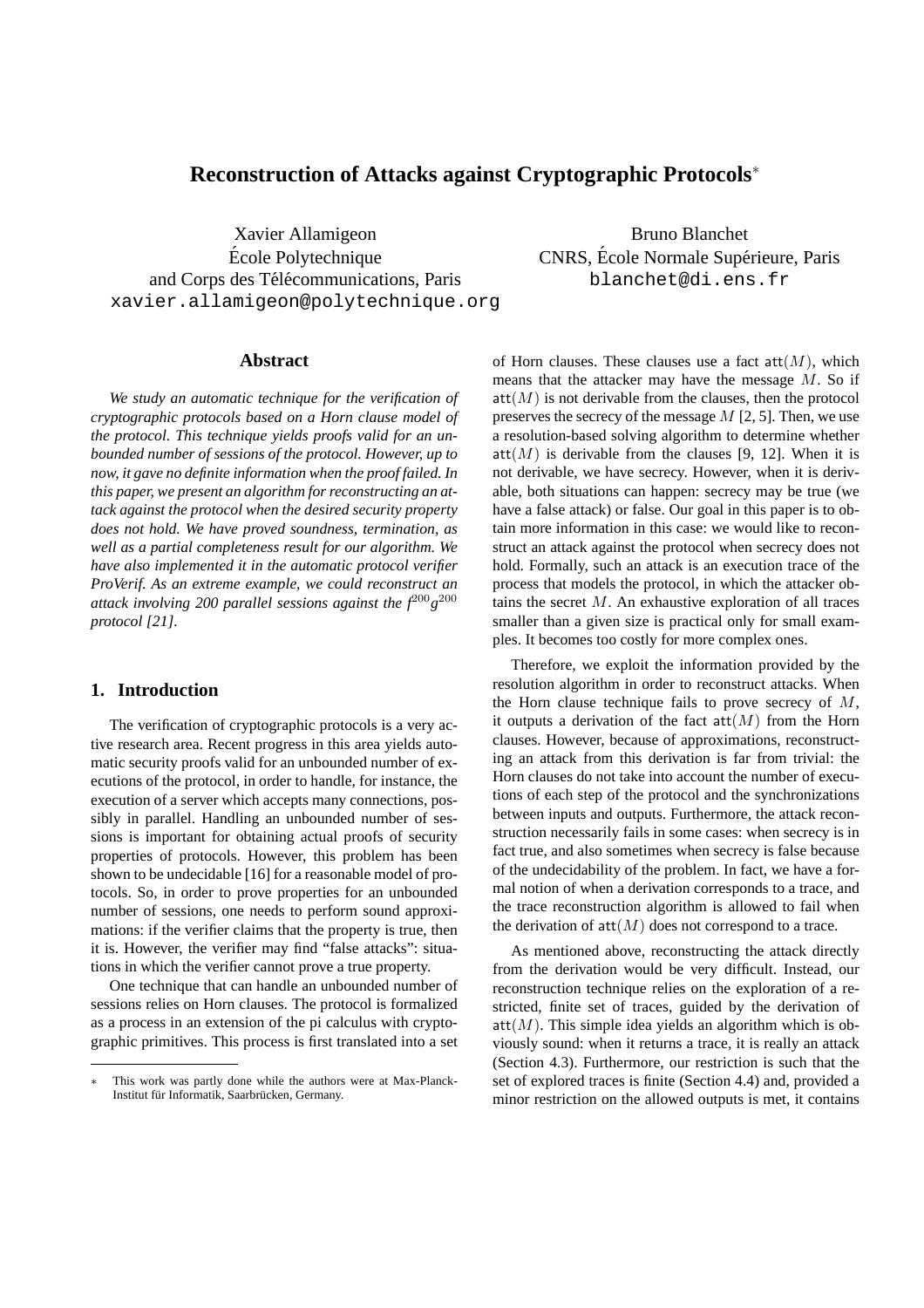the desired attack when the derivation actually corresponds to an attack (Section 4.5). Our algorithm is also very fast in practice, because the restricted set of traces often contains only one trace (Section 4.6). We have implemented our algorithm in the protocol verifier ProVerif, available at http://www.di.ens.fr/˜blanchet/crypto-eng.html.

*Related work* Up to now, the main methods that automatically find attacks against protocols are methods that do not perform approximations, such as the constraint solving technique of [22] and the first uses of model-checking [20]. The attack is then a direct result of the verification algorithm. However, these techniques are limited to a small, bounded number of sessions. In extensions of model checking using data independence techniques [25, 13], proofs can be obtained for an unbounded number of sessions but a bounded message size (provided some restrictions on the form of the protocol are met), at the cost of possible false attacks. These extensions are intended to prove protocols more than to find attacks, since attacks can be found with exact model-checking algorithms for a bounded number of sessions, when the state space is not too large. Most other techniques do not output attacks. The typing [17, 4] and theorem proving [24] approaches prove security properties but do not output attacks when the proof fails (although manual inspection of why the proof fails may help in finding an attack). For abstract interpretation techniques, such as [23], we do not know of results on how to reconstruct attacks.

For the Horn clause verification technique itself, the problem of reconstructing an explicit soundness proof when the verifier proves the property has been studied in [26, 18]. However, the problem of reconstructing an attack when the verifier fails to prove the property has not been studied yet as far as we know.

*Outline* The next section introduces our process calculus with its syntax and semantics. Section 3 recalls the translation of a process into Horn clauses. Section 4 is the core of our contribution: it presents our technique for reconstructing attacks and studies its properties (soundness, completeness, termination, complexity). Finally, Section 5 concludes with extensions and future work. Some proofs are sketched in the appendix because of their length (33 pages).

# **2. The process calculus**

## **2.1. Syntax and informal semantics**

We represent protocols in the calculus described in Figure 1. This calculus is essentially the one of [2, 5]. It distinguishes terms (messages) and processes (programs). It assumes an infinite set of variables denoted  $x, y, z, \ldots$  and an infinite set of names denoted  $a, b, c, s, \ldots$  It also distinguishes two categories of function symbols, constructors f and destructors g.

| $M, N ::=$                                | terms                   |
|-------------------------------------------|-------------------------|
| x, y, z                                   | variable                |
| a, b, c, s                                | name                    |
| $f(M_1,\ldots,M_n)$                       | constructor application |
| $P,Q ::=$                                 | processes               |
| $\Omega$                                  | nil                     |
| $P \mid Q$                                | parallel composition    |
| $\mathsf{I}^k P$                          | replication             |
| $(\nu a)P$                                | restriction             |
| $\overline{M}\langle N\rangle.P$          | output                  |
| $M(x)^k.P$                                | input                   |
| let $x = g(M_1, \ldots, M_n)$ in P else Q |                         |
|                                           | destructor application  |
| if $M = N$ then P else Q                  | conditional             |

**Figure 1. Syntax of the process calculus**

Constructors build new terms, so terms can be variables, names, and constructor applications  $f(M_1, \ldots, M_n)$ . Destructors manipulate terms. Precisely, each destructor g is defined by a finite set  $\text{def}(q)$  of rewrite rules  $q(M_1,$  $\ldots$ ,  $M_n$ )  $\rightarrow$  M, such that  $M_1, \ldots, M_n, M$  do not contain names and all variables of M also occur in  $M_1, \ldots$ ,  $M_n$ . We also require that when several rewrite rules apply for the same arguments, they yield the same result. (We could remove this requirement, but this would complicate the work without much practical benefit.) The evaluation of  $g(M_1, \ldots, M_n)$  succeeds and returns M when there is a rewrite rule  $g(M'_1, \ldots, M'_n) \to M'$  in  $\text{def}(g)$  such that  $M_1, \ldots, M_n, M$  is an instance of  $M'_1, \ldots, M'_n, M'$ . In this case, we write  $g(M_1, \ldots, M_n) \rightarrow M$ , and the destructor application let  $x = g(M_1, \ldots, M_n)$  in P else Q executes  $P$  with  $x$  bound to  $M$ . Otherwise, it executes  $Q$ . The else clause can be omitted when it is 0. The conditional if  $M = N$  then P else Q can be defined as syntactic sugar for the destructor application let  $x = equals(M, N)$ in  $P$  else  $Q$  where the destructor equals is defined by  $equals(x, x) \rightarrow x$  and x is a fresh variable. Similarly, we define let  $x = M$  in P as let  $x = id(M)$  in P where the destructor *id* is defined by  $id(x) \rightarrow x$ .

Constructors and destructors can be used to represent most common cryptographic primitives. For instance, shared-key encryption can be encoded by a constructor  $s\text{.}$  sencrypt $(M, N)$  which returns the encryption of  $M$  under key  $N$ , and a destructor sdecrypt defined by  $sdecrypt(sencypt(x, y), y) \rightarrow x$  which returns the cleartext x from the ciphertext  $\text{serverypt}(x, y)$  and the secret key y. Public-key encryption can be modeled thanks to two constructors  $p\text{ *energy*}$   $(M, N)$  which returns the encryption of M under key N, and  $pk(M)$  which builds a public key from the secret key  $M$ , and a destructor *pdecrypt* defined by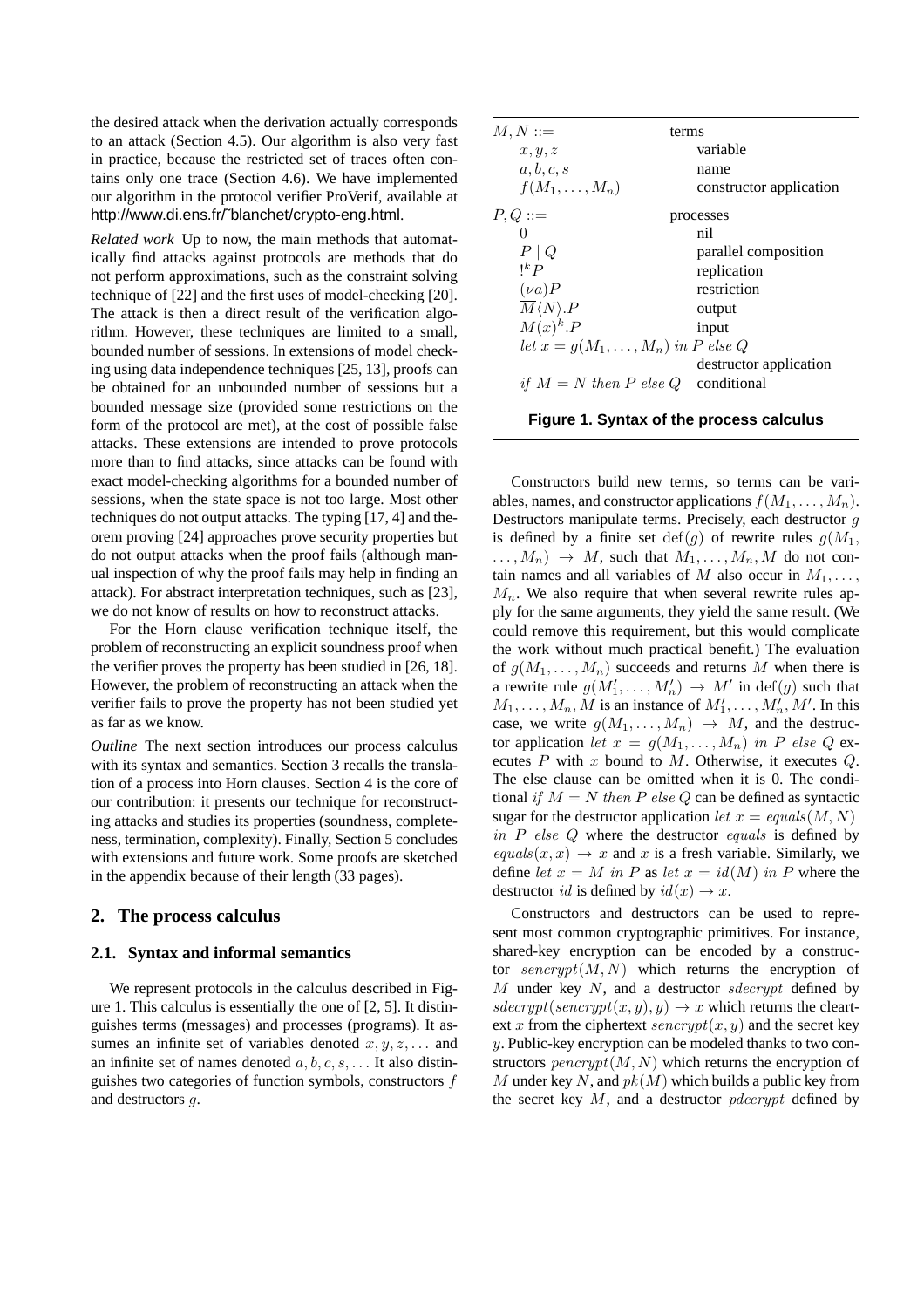$pdecrypt(pencrypt(x, pk(y)), y) \rightarrow x$ . Similarly, signatures are encoded using a binary constructor  $sign(M, N)$ , which signs  $M$  with the key  $N$ , and two destructors checksign defined by checksign(sign(x, y),  $pk(y)$ )  $\rightarrow x$ (which returns the cleartext x from its signature  $sign(x, y)$ , after it has been checked with the public key  $pk(y)$ ), and getmess defined by getmess(sign(x, y))  $\rightarrow x$  (which returns the cleartext  $x$  from its signature without checking its validity). We refer to [10, 11] for other examples.

The other constructs come from the pi calculus: the inactive process 0, the parallel composition  $P \mid Q$ , the replication  $!{}^kP$  which represents an unbounded number of copies of P in parallel, the restriction  $(\nu a)P$  which creates a new name a then executes P, the output  $\overline{M}\langle N\rangle$ . P which outputs message  $N$  on channel  $M$  then executes  $P$ , the input  $M(x)^k$ . P which receives a message on channel M, binds  $x$  to that message and executes  $P$ . In this paper, we consider that the input and output can be executed even when the channel  $M$  does not reduce to a name at runtime. (We can also handle the other option, in which they block in this case.)

The replication !<sup>k</sup> P and the input  $M(x)^k$  are labeled with a constant integer  $k$ , named occurrence label. We require that in the initial process  $P_0$ , each of these integers occurs at most once. These integers are used to track which replication and input in a reduced process comes from which construct in the initial process.

Free names and variables,  $fn(P)$  and  $fv(P)$ , are defined as usual. A closed process is a process without free variables; it may contain free names. We denote by  $\{M/x\}$  the substitution which replaces the variable  $x$  with the term  $M$ .

## **2.2. Semantics**

Our semantics is described in Figure 2. Usually, the semantics of such calculi is defined by a structural equivalence and a reduction relation. In this paper, we adopt another presentation of the semantics, which eliminates the structural equivalence. (This idea was already used in [3].) In our semantics, a configuration is a triple  $\mathcal{E}, \mathcal{P}, \mathcal{S}$ , where P is a multiset of processes,  $\mathcal E$  is the set of free names of  $P$  and of names created by the adversary, and  $S$  is the set of terms known by the adversary. Intuitively, the configuration  $\mathcal{E}, \mathcal{P}, \mathcal{S}$  corresponds to the process

$$
(\nu a_1)\ldots(\nu a_n)(P_1|\ldots|P_m|Q)
$$

where  $\mathcal{E} = \{a_1, \ldots, a_n\}, \mathcal{P} = \{P_1, \ldots, P_m\}$ , and Q represents an adversary whose current knowledge is S.

The main advantage of eliminating structural congruence for our purpose is that the reduction is more guided than with the standard presentation. For each construct at the top of the process, a single reduction rule among the

| $\mathcal{E}, \mathcal{P} \cup \{0\}, \mathcal{S} \rightarrow \mathcal{E}, \mathcal{P}, \mathcal{S}$                                                                                                 | (Red Nil)    |  |
|------------------------------------------------------------------------------------------------------------------------------------------------------------------------------------------------------|--------------|--|
| $\mathcal{E}, \mathcal{P} \cup \{P \mid Q\}, \mathcal{S} \rightarrow \mathcal{E}, \mathcal{P} \cup \{P, Q\}, \mathcal{S}$                                                                            | (Red Par)    |  |
| $\mathcal{E}, \mathcal{P} \cup \{!^k P\}, \mathcal{S} \to \mathcal{E}, \mathcal{P} \cup \{P, !^k P\}, \mathcal{S}$                                                                                   | (Red Repl)   |  |
| $a' \notin \mathcal{E}$                                                                                                                                                                              |              |  |
| $\mathcal{E}, \mathcal{P} \cup \{(\nu a)P\}, \mathcal{S} \to \mathcal{E} \cup \{a'\}, \mathcal{P} \cup \{P\{a'/a\}\}, \mathcal{S}$                                                                   |              |  |
|                                                                                                                                                                                                      | (Red Restr)  |  |
| $M \notin \mathcal{S}$                                                                                                                                                                               | (Red I/O)    |  |
| $\overline{\mathcal{E}, \mathcal{P}} \cup \{M(x)^k.P, \overline{M}\langle N\rangle.Q\},\mathcal{S}$                                                                                                  |              |  |
| $\rightarrow \mathcal{E}, \mathcal{P} \cup \{P\{N/x\}, Q\}, \mathcal{S}$                                                                                                                             |              |  |
| g destructor of arity $n, g(M_1, \ldots, M_n) \to M$                                                                                                                                                 |              |  |
| $\mathcal{E}, \mathcal{P} \cup \{let\ x = g(M_1, \ldots, M_n) \ in\ P\ else\ Q\}, \mathcal{S}$                                                                                                       |              |  |
| $\rightarrow \mathcal{E}, \mathcal{P} \cup \{P\{M/x\}\}\$ , S                                                                                                                                        |              |  |
|                                                                                                                                                                                                      | (Red Let1)   |  |
| $g$ destructor of arity $n$ ,                                                                                                                                                                        |              |  |
| $g(M_1,\ldots,M_n)\not\to M$ for all terms $M$                                                                                                                                                       |              |  |
| $\mathcal{E}, \mathcal{P} \cup \{let\ x = g(M_1, \ldots, M_n) \ in\ P\ else\ Q\}, \mathcal{S}$                                                                                                       |              |  |
| $\rightarrow \mathcal{E}, \mathcal{P} \cup \{Q\}, \mathcal{S}$                                                                                                                                       |              |  |
|                                                                                                                                                                                                      | (Red Let2)   |  |
| $M \in \mathcal{S}$                                                                                                                                                                                  |              |  |
| $\mathcal{E}, \mathcal{P} \cup {\overline{M}} \langle N \rangle.P\}, \mathcal{S} \to \mathcal{E}, \mathcal{P} \cup \{P\}, \mathcal{S} \cup \{N\}$                                                    |              |  |
|                                                                                                                                                                                                      | (Red Out)    |  |
| $M, N \in \mathcal{S}$                                                                                                                                                                               |              |  |
| $\overline{\mathcal{E}, \mathcal{P} \cup \{M(x)^k.P\}, \mathcal{S} \to \mathcal{E}, \mathcal{P} \cup \{P\{N/x\}\}, \mathcal{S}}$                                                                     |              |  |
|                                                                                                                                                                                                      | (Red In)     |  |
| f constructor of arity $n, M_1, \ldots, M_n \in \mathcal{S}$<br>$\mathcal{E}, \mathcal{P}, \overline{\mathcal{S} \to \mathcal{E}, \mathcal{P}}, \overline{\mathcal{S} \cup \{f(M_1, \ldots, M_n)\}}$ | (Red Constr) |  |
| g destructor of arity $n, M_1, \ldots, M_n \in \mathcal{S}$ ,                                                                                                                                        |              |  |
| $g(M_1,\ldots,M_n)\to M$                                                                                                                                                                             |              |  |
| $\mathcal{E}, \mathcal{P}, \mathcal{S} \to \mathcal{E}, \mathcal{P}, \mathcal{S} \cup \{M\}$                                                                                                         | (Red Destr)  |  |
| $a' \notin \mathcal{E}$                                                                                                                                                                              | (Red New)    |  |
| $\mathcal{E}, \mathcal{P}, \mathcal{S} \to \mathcal{E} \cup \{a'\}, \mathcal{P}, \mathcal{S} \cup \{a'\}$                                                                                            |              |  |

#### **Figure 2. Reduction rules of the semantics**

rules (Red Nil) to (Red Let2) is applicable. The semantics of the restriction is also closer to the intuition that the restriction creates a new name (here  $a'$ ), and the renamings are strongly limited: they occur only when applying the restriction, while in the standard semantics, they can occur at any application of structural congruence. Our choice makes it easier to track that the same term occurs in several processes of a trace.

The rules (Red Out) to (Red New) represent the actions of the adversary. (Red Out) means that the process sends a message to the adversary, and (Red In) that it receives a message from the adversary. (Red Constr) and (Red Destr) correspond to internal computations of the adversary, applying respectively constructors and destructors, and (Red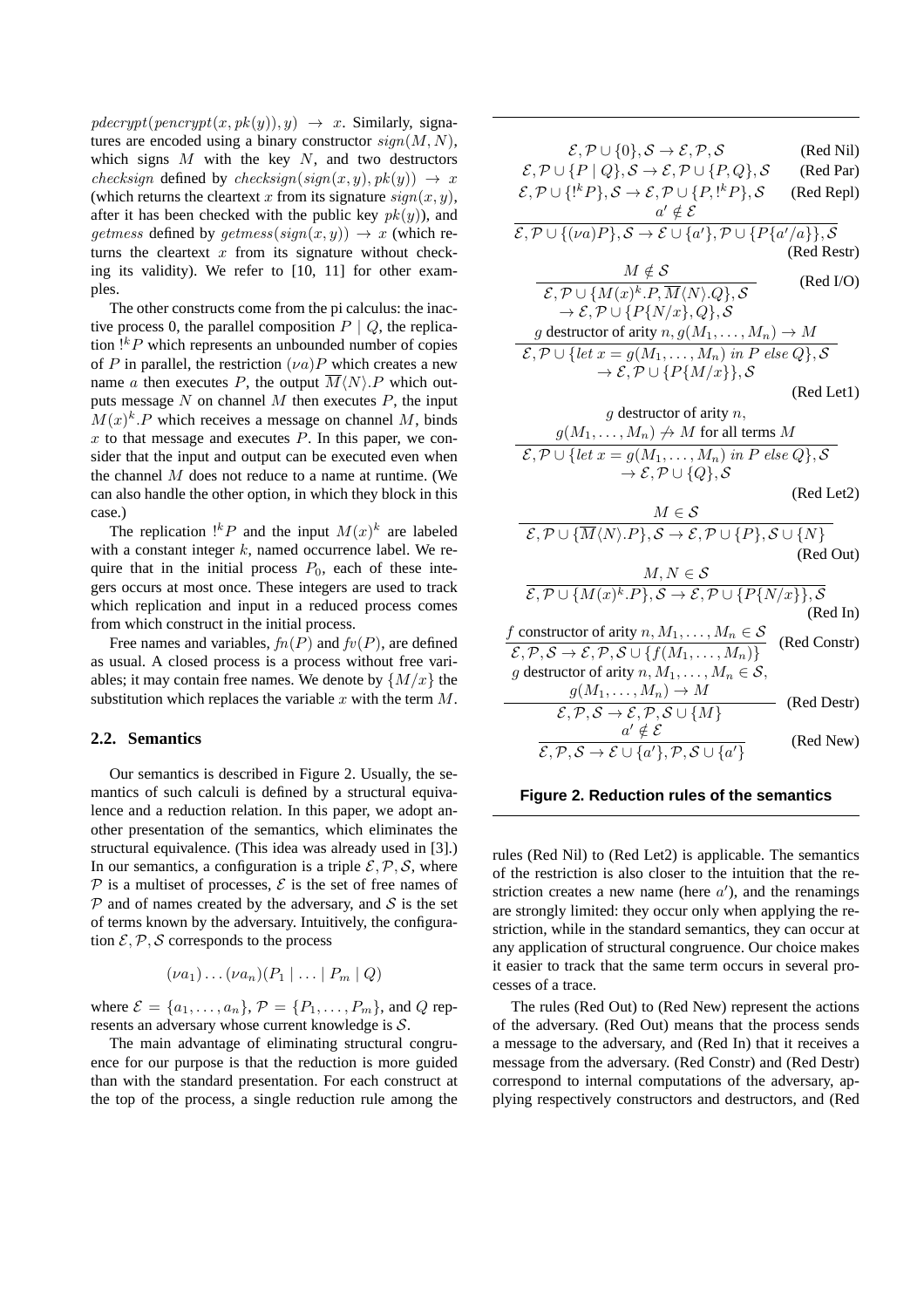New) to the creation of a new name by the adversary. Note that, for (Red I/O), we require that the adversary does not have the channel  $M \notin S$ , since otherwise, this reduction can be simulated by steps (Red Out) followed by (Red In) (the adversary first receives the message from the process, then sends it back). This version of (Red I/O) avoids having two choices for each communication on a public channel, so it reduces the number of traces to consider.

## **2.3. Example**

As a running example, we will consider a simplified version of the Denning-Sacco key distribution protocol [15]:

$$
\begin{aligned} \text{Message 1.} \quad A \to B: \left\{ \{k\}_{sk_A} \right\}_{pk_B} \\ \text{Message 2.} \quad B \to A: \left\{ s \right\}_k \end{aligned}
$$

In this protocol, two principals  $A$  and  $B$  wish to establish a shared key k. A creates a fresh key k, signs it with its secret key  $sk_A$ , encrypts it under the public key  $pk_B$  of B, and finally sends it to  $B$  (message 1). When he receives the message,  $B$  can decrypt it with its secret key  $sk_B$ , and assumes, checking the signature with the public key  $pk_A$  of A, that the key  $k$  has been created by  $A$ . As a result,  $A$  and  $B$ share this key, and  $B$  can send a secret s under  $k$  to  $A$  (message 2). We use the second message to check if the shared key k can be used to encrypt secret data shared by A and B. This protocol is subject to the following attack, described in [14]:

$$
\begin{array}{ll} \mbox{Message 1.} & A \rightarrow C : \left\{ \left\{ k \right\}_{sk_A} \right\}_{pk_C} \\ \mbox{Message 1'.} & C(A) \rightarrow B : \left\{ \left\{ k \right\}_{sk_A} \right\}_{pk_B} \\ \mbox{Message 2.} & B \rightarrow A : \left\{ s \right\}_k \end{array}
$$

The principal  $A$  starts a session with the attacker  $C$  by sending the first message. When receiving this message,  $C$  decrypts it, and encrypts the result with the public key of B. The obtained message (Message 1') looks like a legitimate message for a session between A and B. C, impersonating  $A$ , sends it to  $B$ .  $B$  replies with the second message, as if  $B$  was talking to  $A$ . Since  $C$  also obtains  $k$  from the first message, it can decrypt  $B$ 's message and obtain the secret s.

We can represent this protocol by the following processes:

$$
P_A(sk_A) = c(x_{pk_B})^1.(\nu k)
$$
  
\n
$$
\overline{c}\langle \text{pencrypt}(\text{sign}(k, sk_A), x_{pk_B}) \rangle
$$
  
\n
$$
P_B(\text{pk}_A, sk_B) = c(x_m)^2.\text{let } x_p = \text{pdecrypt}(x_m, sk_B) \text{ in}
$$
  
\nlet  $x_k = \text{checksign}(x_p, pk_A) \text{ in } \overline{c}\langle \text{sencrypt}(s, x_k) \rangle$   
\n
$$
P_0 = (\nu sk_A) \text{let } pk_A = \text{pk}(sk_A) \text{ in } \overline{c}\langle pk_A \rangle.
$$
  
\n
$$
(\nu sk_B) \text{let } pk_B = \text{pk}(sk_B) \text{ in } \overline{c}\langle pk_B \rangle.
$$
  
\n
$$
(\overline{C}^3 P_A(sk_A) | \overline{C}^4 P_B(pk_A, sk_B))
$$

 $P_0$  first creates the secret key  $sk_A$  of A, builds its public key  $pk_A$ , and publishes it by sending it on the public channel c. Similarly for B, it creates  $sk_B$ , computes  $pk_B$ , and publishes it. Then it consists of an unbounded number of copies of  $P_A$  and  $P_B$ , which respectively represent the principals A and B. We consider that the attacker chooses the participant whom  $A$  will establish the shared key  $k$  with, by sending to  $A$  the public key of this participant on the channel  $c$ .  $P_A$  then inputs this message, binds  $x_{p k_B}$  to it, creates a new key  $k$ , and sends the key signed with  $sk_A$  and encrypted under  $x_{p,k_B}$  on the channel c (message 1).  $P_B$  inputs this message, tries to get  $k$  by decrypting the message and checking the signature, binds  $x_k$  to the obtained key, and finally sends the secret s under  $x_k$  (message 2).

## **2.4. Secrecy**

Let the protocol be represented by a closed process  $P_0$ . Let  $S_0$  be the set of public names of the protocol, which corresponds to the initial knowledge of the adversary. This set contains for example public channel names. Secrecy is then defined as follows:

**Definition 1** Let  $P_0$  be a closed process and  $S_0$  a finite set of names. A *trace*  $\mathcal T$  *of*  $P_0$  *from*  $S_0$  is a finite sequence of reductions  $fn(P_0) \cup S_0, \{P_0\}, S_0 \rightarrow \ldots \rightarrow \mathcal{E}', \mathcal{P}', \mathcal{S}'.$ 

The closed term  $M$  *is learnt* in the trace  $T$  if and only if T contains a state  $\mathcal{E}, \mathcal{P}, \mathcal{S}$  where  $M \in \mathcal{S}$ .

Let  $M_{secret}$  be a closed term such that  $fn(M_{secret}) \subseteq$  $fn(P_0)$ . The process  $P_0$  preserves the secrecy of  $M_{secret}$ *from*  $S_0$  if and only if there exists no trace of  $P_0$  from  $S_0$  in which  $M_{secret}$  is learnt.

This definition of secrecy resembles the one of [1, Section 6.2]. We have shown that this definition is equivalent to the notion of secrecy of [3], which is similar to [4, 2, 5] and in which the adversary is represented by any process instead of by its knowledge  $S$ . [4] already mentioned that these two notions capture the "same concept", but as far as we know, the equivalence was not proved up to now.

In the following of the paper,  $P_0$  will always be a closed process,  $M_{secret}$  a closed term such that  $fn(M_{secret}) \subseteq$  $fn(P_0)$ , and  $S_0$  a finite set of names. The description of the attack that we are going to produce will be a trace in which  $M_{secret}$  is learnt.

## **3. Generation of the clauses**

The verification algorithm first translates the protocol and the actions of the adversary into Horn clauses. Then it uses a resolution-based solving algorithm in order to determine whether a fact is derivable from the clauses. If the fact "the attacker knows  $M_{secret}$ " is not derivable from the clauses, then the protocol preserves the secrecy of  $M_{secret}$ .

We present here the generation of the clauses, which is based on the one of [2, 10]. The main novelty with respect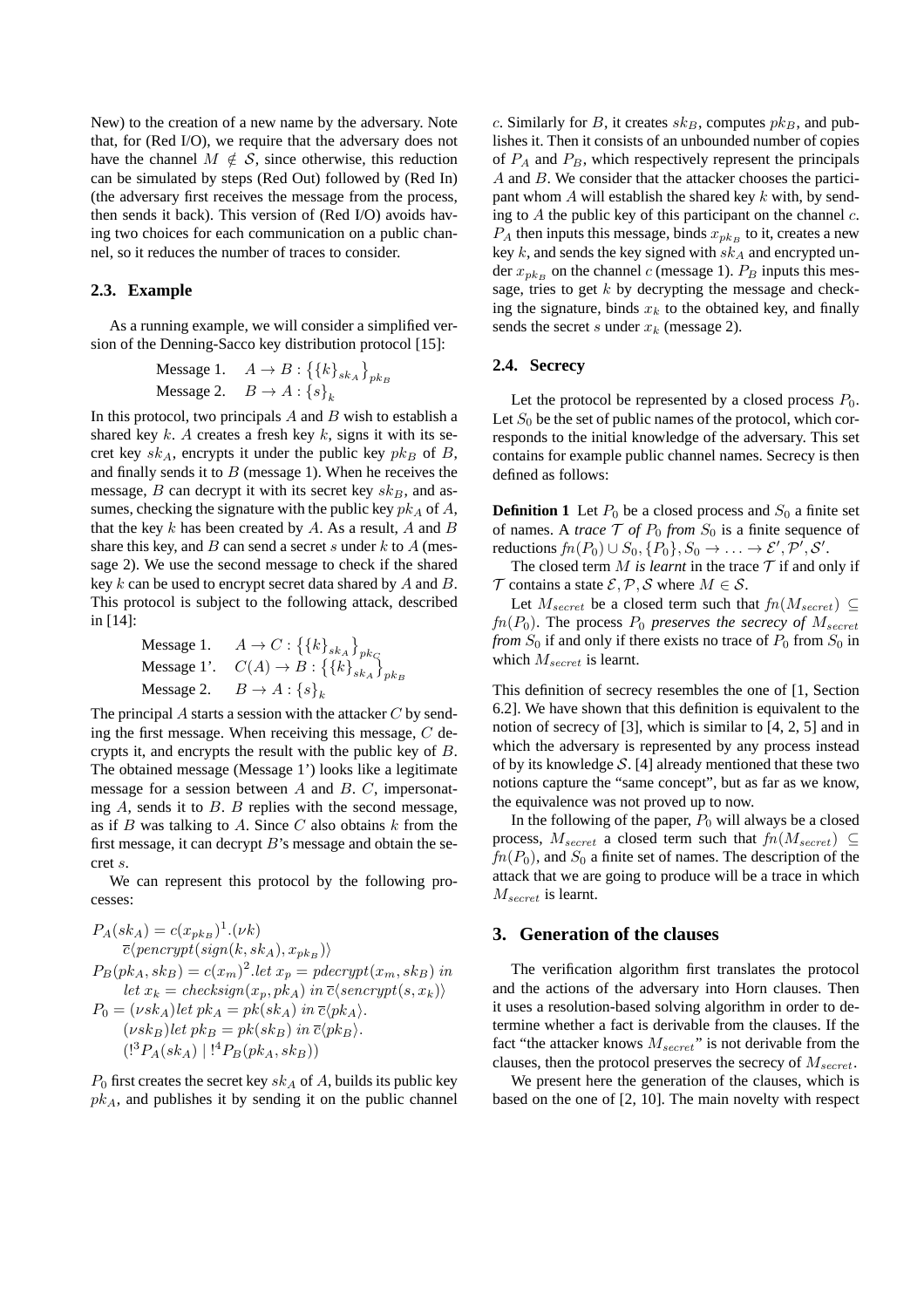to [2, 10] is that we add labels to the clauses in order to remember where they come from. This information is necessary for reconstructing traces.

We assume that the protocol is represented by a closed process  $P_0$ , in which all restrictions use distinct names, and names in restrictions are distinct from free names of  $P_0$ . We also assume that the bound variables of  $P_0$  are distinct. (These constraints can be enforced by renaming.)

The terms used in clauses are named "patterns". They are defined by the following grammar:

| $p, q ::=$          | patterns                    |
|---------------------|-----------------------------|
| x, y, z             | variable                    |
| i                   | variable session identifier |
|                     | constant session identifier |
| $a[p_1,\ldots,p_n]$ | name                        |
| $f(p_1,\ldots,p_n)$ | constructor application     |

Session identifiers are used to distinguish copies of the same process created by a replication. Every time a replication is executed, the generated copy of the process is associated to a fresh session identifier  $\lambda$ . Each name  $a'$  created by a restriction ( $\nu a$ ) is then mapped to pattern  $a[p_1, \ldots, p_n]$ , where a is considered as a function symbol. (We write  $a[\ldots]$ rather than  $a(\ldots)$  just to distinguish it from constructor and destructor applications.) The arguments  $p_1, \ldots, p_n$  are used to distinguish different names created by the same restriction. They include both the messages received by inputs above the considered restriction and session identifiers of replications above that restriction. Since different names coming from the same restriction are created in different copies of the process, so have different session identifiers, they are mapped to different patterns. For example, in the Denning-Sacco protocol, names  $k$  are represented by patterns  $k[i_A, x_{pk_B}]$  where  $i_A$  is the session identifier associated with replication <sup>13</sup> just above  $P_A$  and  $x_{pk_B}$  is the message received in  $P_A$  by the input  $c(x_{pk_B})^1$ . Then we have a different pattern for names created in a different copy of  $P_A$ or after receiving different inputs  $x_{p_k}$ .

The clauses use two predicates, att and mess:

 $F ::=$  facts  $\text{att}(p)$  the attacker may know p  $\text{mess}(p, q)$  the message q may appear on channel p

## **3.1. Attacker clauses**

The clauses below describe the actions of the adversary. The clause (Init) corresponds to its initial knowledge. Clause (Rn) expresses that it can create an unbounded number of new names  $b[i]$ . Clauses (Ra<sub>f</sub>) and (Ra<sub>g</sub>) mean that it can apply constructors and destructors respectively, clauses (Rl) and (Rs) that it can listen and send messages on channels it has. These clauses have a label  $\mathcal L$  above the arrow, used to remember their origin: (Init) and (Rn) have

empty label,  $(Ra_f)$  and  $(Ra_g)$  have label  $Ra$ , while (Rl) and (Rs) have labels  $Rl$  and  $Rs$  respectively.

| For each $a \in S_0$ , att $(a \mid)$                                                                                       | $(I$ nit) |
|-----------------------------------------------------------------------------------------------------------------------------|-----------|
| $\text{att}(b[i])$ where b does not occur in $P_0$                                                                          | (Rn)      |
| For each constructor $f$ of arity $n$ ,                                                                                     |           |
| $\mathsf{att}(x_1) \wedge \ldots \wedge \mathsf{att}(x_n) \stackrel{Ra}{\Longrightarrow} \mathsf{att}(f(x_1, \ldots, x_n))$ |           |
|                                                                                                                             | $(Ra_f)$  |
| For each destructor $q$ ,                                                                                                   |           |
| for each rewrite rule $a(N_1, \ldots, N_n) \to N$ in $\text{def}(a)$ .                                                      |           |

for each rewrite rule  $g(N_1, \ldots, N_n) \to N$  in  $\text{def}(g)$ ,

$$
\mathsf{att}(N_1) \wedge \ldots \wedge \mathsf{att}(N_n) \stackrel{Ra}{\Longrightarrow} \mathsf{att}(N) \qquad \qquad (\mathsf{R} \mathsf{a}_g)
$$

$$
att(x) \land \operatorname{mess}(x, y) \stackrel{Rl}{\Longrightarrow} att(y)
$$
 (Rl)

att $(x) \land$  att $(y) \stackrel{Rs}{\Longrightarrow} \mathsf{mess}(x,y)$  (Rs)

## **3.2. Protocol clauses**

We now define the translation of the protocol itself into Horn clauses. More precisely, we define the set of clauses  $[P, K, H, \mathcal{I}] \&$  by induction on P, where P is the process to translate,  $K$  is the sequence of occurrence labels of inputs and replications above  $P$  in  $P_0$ ,  $H$  is the sequence of facts mess $(p, p')$  corresponding to the inputs above P in  $P_0$ , T is the sequence of patterns corresponding to terms received by inputs and of session identifiers of replications above  $P$  in  $P_0$ , and  $\mathcal E$  is an environment, that is, a mapping from names and variables to patterns.

The addition of a mapping  $u \mapsto p$  to  $\mathcal E$  is denoted by  $\mathcal{E}[u \mapsto p]$ . If M is a term,  $\mathcal{E}(M)$  is the pattern defined by considering  $\mathcal E$  as a substitution defined by  $\mathcal E(u) = p$  if  $u \mapsto p$  is in E. The concatenation of a fact F to H is denoted by  $\mathcal{H} \wedge F$ . The concatenation of k to K is denoted by  $\mathcal{K}, k$ , and similarly for  $\mathcal{I}, p$ . The translation is defined as follows:

 $[0, \mathcal{K}, \mathcal{H}, \mathcal{I}]\mathcal{E} = \emptyset$  $[P \mid Q, \mathcal{K}, \mathcal{H}, \mathcal{I}] \mathcal{E} = [P, \mathcal{K}, \mathcal{H}, \mathcal{I}] \mathcal{E} \cup [Q, \mathcal{K}, \mathcal{H}, \mathcal{I}] \mathcal{E}$  $[[^k P, \mathcal{K}, \mathcal{H}, \mathcal{I}]\mathcal{E} = [[P, (\mathcal{K}, k), \mathcal{H}, (\mathcal{I}, i)]\mathcal{E}]$ where  $i$  is a new variable session identifier  $[(\nu a)P, \mathcal{K}, \mathcal{H}, \mathcal{I}] \mathcal{E} = [P, \mathcal{K}, \mathcal{H}, \mathcal{I}] (\mathcal{E} [a \mapsto a | \mathcal{I}])$  $\llbracket M(x)^k.P, \mathcal{K}, \mathcal{H}, \mathcal{I} \rrbracket \mathcal{E} = \llbracket P, (\mathcal{K}, k), (\mathcal{H} \wedge \mathsf{mess}(\mathcal{E}(M),$  $(x^{'}),(\mathcal{I},x')[(\mathcal{E}[x \mapsto x'])$  where  $x'$  is a new variable  $\overline{M}\langle N \rangle.P, \mathcal{K}, \mathcal{H}, \mathcal{I}\mathbb{I}\mathcal{E} = \overline{P}, \mathcal{K}, \mathcal{H}, \mathcal{I}\mathbb{I}\mathcal{E}$  $\cup$   $\{\mathcal{H} \stackrel{\mathcal{K},\mathcal{I}}{\Longrightarrow} \mathsf{mess}(\mathcal{E}(M),\mathcal{E}(N))\}$  $\left[\det x = g(M_1, \ldots, M_n) \text{ in } P \text{ else } Q, \mathcal{K}, \mathcal{H}, \mathcal{I} \right] \mathcal{E} =$  $\left[ \int \left[ P, \mathcal{K}, \sigma \mathcal{H}, \sigma \mathcal{I} \right] \left( (\sigma \mathcal{E}) \left[ x \mapsto \sigma' p' \right] \right) \right]$  $g(p'_1, \ldots, p'_n) \mapsto p'$  is in  $\text{def}(g)$  and  $(\sigma, \sigma')$  is a most general pair of substitutions such that  $\sigma \mathcal{E}(M_1) = \sigma' p_1', \ldots, \sigma \mathcal{E}(M_n) = \sigma' p_n' \}$  $\cup$   $[Q, K, H, \mathcal{I}] \mathcal{E}$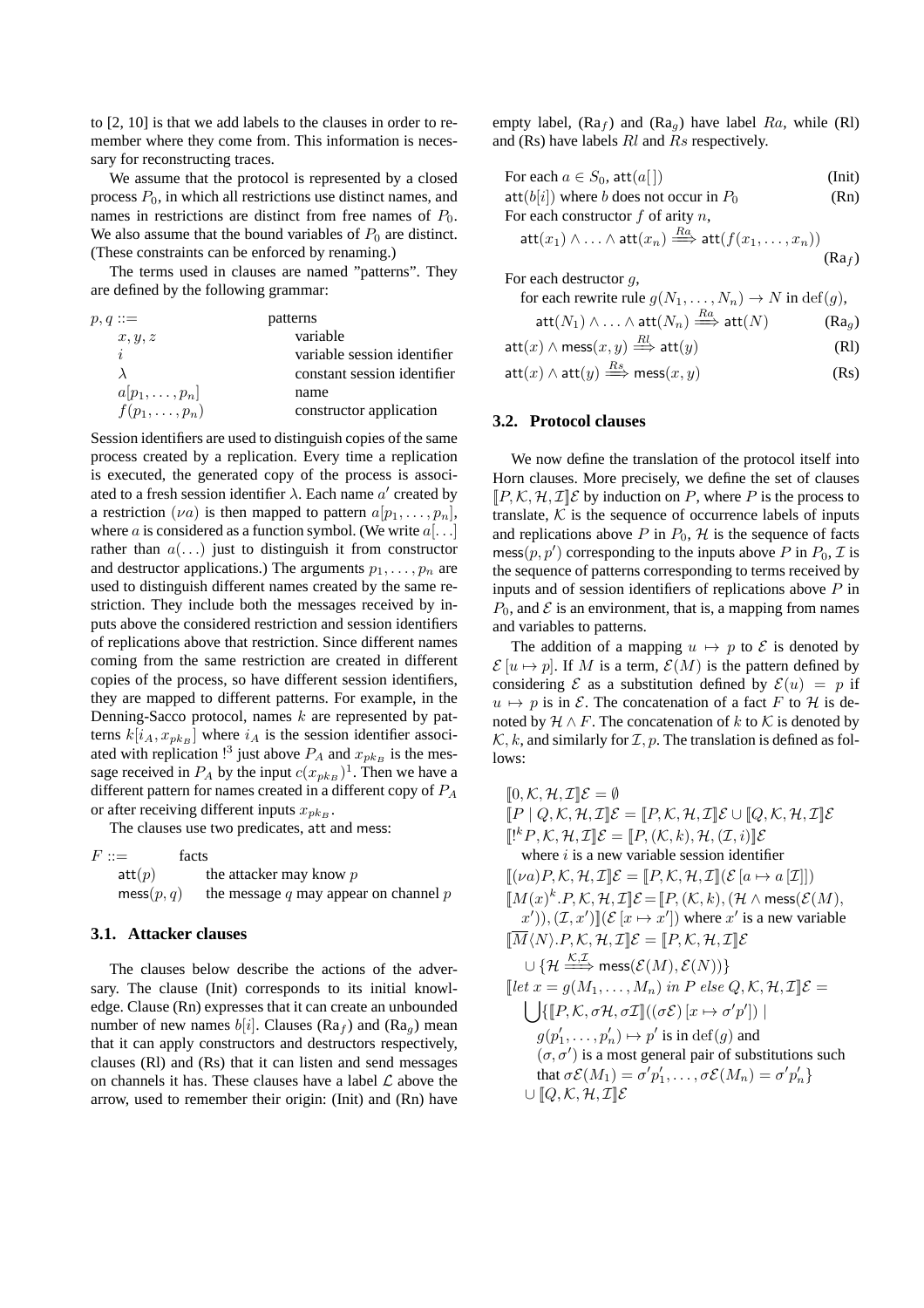The set of clauses corresponding to the protocol is then  $[P_0, \emptyset, \emptyset, \emptyset] \mathcal{E}_0$  where  $\mathcal{E}_0 = \{a \mapsto a\} \mid a \in fn(P_0)\}\$  and  $\emptyset$  is the empty sequence.

Although the presentation of the formulas is a bit different in order to fit the instrumented semantics defined in Section 4.1, the generated clauses are the same as in [10], except for the addition of labels on the arrow of the clauses.

The translation of a replication simply updates the various parameters: it adds the occurrence label k to  $K$  and a new session identifier to  $I$ . The replication is otherwise ignored since clauses can be applied any number of times.

The restriction adds to  $\mathcal E$  the mapping of the name  $\alpha$ to the pattern  $a[\mathcal{I}]$ . So each name is represented by a pattern having as arguments the previous inputs and the session identifiers of the session in which the name is created.

Each input adds the fact mess $(\mathcal{E}(M), x')$  corresponding to the received message to  $H$ . So  $H$  keeps track of the messages that must be received in order to reach the current program point. The input also adds its occurrence label  $k$  to  $K$ , and the pattern of the received message  $x'$  to  $\mathcal{I}$ .

Each output generates a new clause, which expresses that, when  $H$  is true (that is, when the output may be executed), the message  $N$  may be sent on channel  $M$ . In other words, if the process outputs message  $N$  on channel  $M$  after receiving  $N_1, \ldots, N_n$  on channels  $M_1, \ldots, M_n$  respectively (thanks to inputs located above the output in  $P_0$ ), then we generate a clause mess $(p_1, q_1) \wedge \ldots \wedge \mathsf{mess}(p_n, q_n) \stackrel{\mathcal{K}, \mathcal{I}}{\Longrightarrow}$  $\text{mess}(p, q)$  where  $p, q, p_i, q_i$  are the patterns corresponding to  $M, N, M_i, N_i$  respectively. This clause is labeled with the pair  $K, \mathcal{I}$  in order to remember that the output is executed after the inputs and replications whose occurrence labels are in  $K$  and whose received messages and session identifiers are in  $\mathcal{I}$ .

Finally, the translation of a destructor application is the union of the cases in which the destructor succeeds and in which the destructor fails. In the first case, we execute  $P$  after instantiating all patterns by the substitution  $\sigma$ , in order to record the information that the destructor succeeds. In the second case, we execute Q.

Furthermore, in the generated clauses, the algorithm will replace every atom of the form mess(c[], p) where  $c \in S_0$ by the atom  $att(p)$ , in order to simplify the clauses. The new clauses are obviously equivalent to the previous ones thanks to the clauses (Rl) and (Rs). (For simplicity, we ignore this optimization in our theoretical study in this paper.)

For example, the Denning-Sacco protocol is translated into the following clauses:

$$
\xrightarrow{\emptyset, \emptyset} \text{att}(pk(sk_A[\,]))\tag{DS1}
$$

$$
\xrightarrow{\emptyset, \emptyset} \text{att}(pk(sk_B[])) \tag{DS2}
$$

$$
att(x) \xrightarrow{(3,1),(i_A,x)} \tag{DS3}
$$

$$
\mathsf{att}(\mathit{pencypt}(\mathit{sign}(k[i_A,x],\mathit{sk}_A[\,]),x))
$$

$$
\begin{aligned}\n\text{att}(p) & \xrightarrow{(4,2),(i_B,p)} \text{att}(senerypt(s[], x')) \\
\text{with } p = \text{penerypt}(sign(x', sk_A[], pk(sk_B[]))\n\end{aligned} \tag{DS4}
$$

The first two clauses correspond to the outputs of the public keys of A and B. The third one represents the behavior of a session of the process  $P_A$ : if the attacker has a public key x, it can send x to A, A replies with the fresh key  $k$ signed with  $sk_A$  and encrypted under x, which the attacker intercepts. The label  $(3, 1), (i<sub>A</sub>, x)$  of this clause means that the output is executed after making a copy of the replicated process of replication 3, with associated session identifier  $i_A$ , and receiving the message x on input 1. The last clause translates the fact that a session of  $P_B$  is able to output the secret s encrypted under a key when the message received by the input 2 is well-formed (*i.e.* all destructors in  $P_B$  succeed). Similarly, the label  $(4, 2)$ ,  $(i_B, p)$  means that replication 4 has been reduced (with associated session identifier  $i_B$ ) and that message p has been received in input 2 before sending the output.

This translation introduces some approximations. For instance, we assume that the "else" clause of the destructor application may always be executed. Moreover, actions are considered as implicitly replicated, since clauses can be applied any number of times. (The only exception concerns name creation: since different names are distinguished by different session identifiers, a restriction is not equivalent to a replicated restriction.) These approximations lead to producing false attacks, that is, situations in which the verifier can derive att $(\mathcal{E}_0(M_{secret}))$  from the clauses but the process preserves the secrecy of  $M_{secret}$ . To illustrate such a case, let us consider the following process:

$$
P_{false} = (\nu a)c(x)^{1}.\overline{c}\langle a\rangle \text{ if } a = x \text{ then } \overline{c}\langle s\rangle \text{ else } 0
$$

where  $c$  is a public channel. It generates

$$
\begin{aligned}\n\text{att}(x) &\xrightarrow{(1),(x)} \text{att}(a[]) \\
\text{att}(a[]) &\xrightarrow{(1),(a[])} \text{att}(s[])\n\end{aligned}
$$

Then we derive  $att(s[])$  using for instance (Rn) to obtain  $att(x)$  for some x. Nevertheless, the reader will easily check that s is not learnt in any trace of  $P_{false}$  from  $\{c\}$ . This discrepancy comes from the fact that the Horn clause model allows repetitions of executions, as if the process was

$$
P'_{false} = (\nu a)!^2 c(x)^1 \cdot \overline{c} \langle a \rangle \cdot \text{if } a = x \text{ then } \overline{c} \langle s \rangle \text{ else } 0
$$

and  $P'_{false}$  does not preserve the secrecy of s. (The attacker obtains  $a$  after sending anything on  $c$ , then in a second run sends a on c so that  $P'_{false}$  outputs s.) Our algorithm will obviously not find a trace of  $P_{false}$  corresponding to a derivation of  $att(s[$   $]).$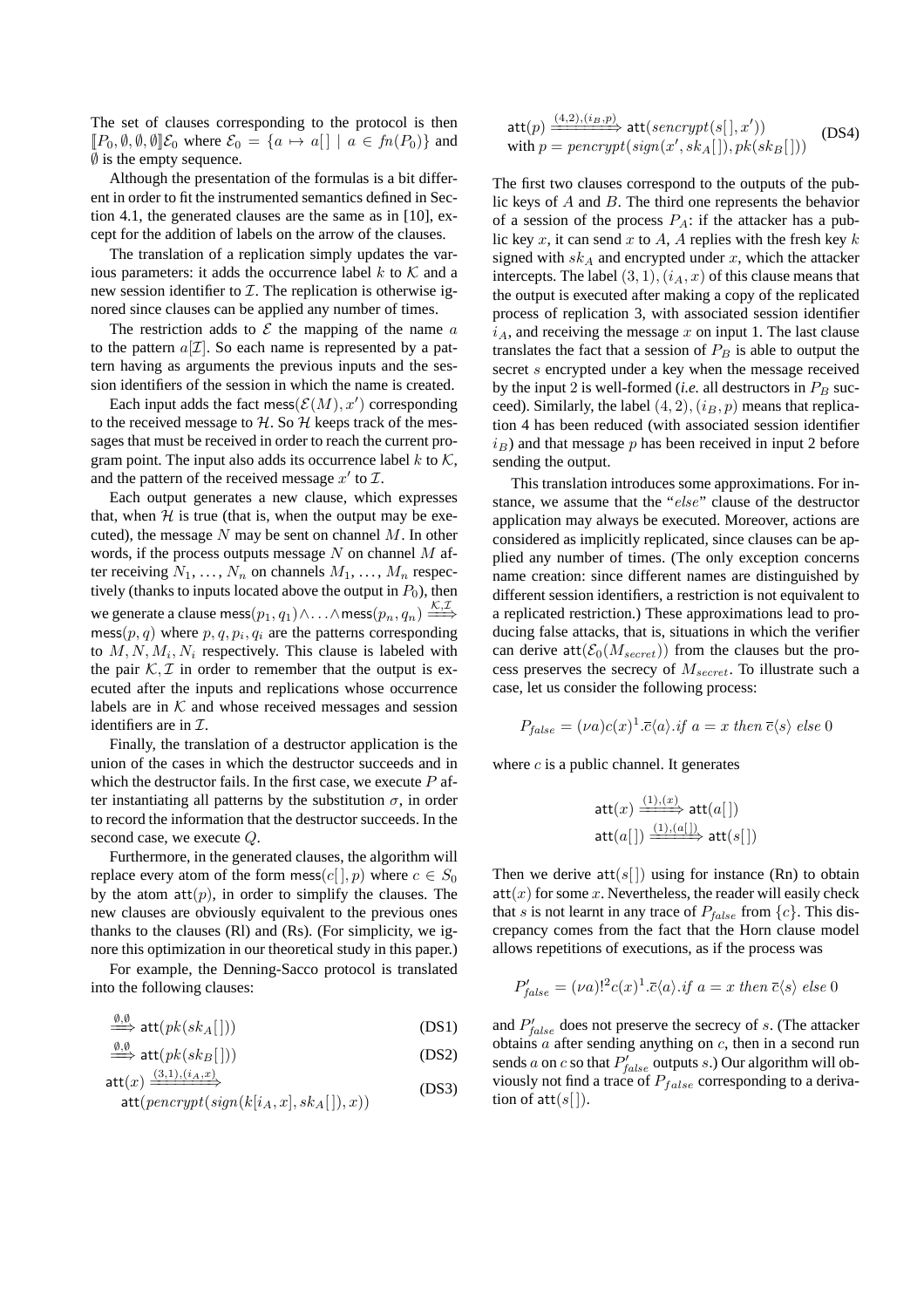



#### **3.3. Secrecy result**

We denote by  $\mathcal{R}_{P_0,S_0}$  the set of clauses that represent the attacker abilities and the process  $P_0$ :

$$
\mathcal{R}_{P_0,S_0} = [\![P_0, \emptyset, \emptyset, \emptyset]\!] \mathcal{E}_0
$$
  
 
$$
\cup \{(\text{Init}), (\text{Rn}), (\text{Ra}_f), (\text{Ra}_g), (\text{Rl}), (\text{Rs})\}
$$

We recall the following result [5]:

**Theorem 1** *If the fact* att $(\mathcal{E}_0(M_{secret}))$  *is not derivable from the clauses*  $\mathcal{R}_{P_0, S_0}$ , then  $P_0$  preserves the secrecy of  $M_{secret}$  *from*  $S_0$ *.* 

We determine whether a fact is derivable from the clauses using a resolution-based algorithm detailed in [9, 12]. When the fact is derivable, the resolution algorithm reconstructs a derivation tree of  $\text{att}(\mathcal{E}_0(M_{secret}))$  from  $\mathcal{R}_{P_0,S_0}$ . Such a tree can be formally defined as follows:

**Definition 2 (Derivation)** Let  $F$  be a closed fact. Let  $\mathcal{R}$  be a set of clauses. A derivation tree of  $F$  from  $R$  is a finite tree defined as follows:

- 1. Its nodes (except the root) are labeled by clause labels  $\mathcal L$  (which may be empty, Rl, Rs, Ra, or the pair  $\mathcal K, \mathcal I$ ) and by clauses  $R \in \mathcal{R}$ .
- 2. Its edges are labeled by facts.
- 3. If the tree contains a node labeled by  $\mathcal L$  and R with one incoming edge labeled by  $C$  and  $n$  outgoing edges labeled by  $H_1, \ldots, H_n$ , then there exists a substitution  $\sigma$ such that  $\sigma R = (H_1 \wedge \ldots \wedge H_n \stackrel{\mathcal{L}}{\Rightarrow} C)$  (so  $C$  can be de-

rived from  $H_1, \ldots, H_n$  using R).



4. The root has one outgoing edge, labeled by F.

In our running example, our resolution algorithm generates the derivation tree of  $att(s[])$  from the initial knowledge  $S_0 = \{c\}$  given in Figure 3, where

$$
p_k = k[i_A, pk(b[i])]
$$
  
\n
$$
p_1 = \operatorname{pencypt}(sign(p_k, sk_A[]), pk(b[i]))
$$
  
\n
$$
p'_1 = \operatorname{pencypt}(sign(p_k, sk_A[]), pk(sk_B[]))
$$
  
\n
$$
p_2 = \operatorname{sencypt}(s[], p_k)
$$

Informally, this derivation corresponds to the well-known attack against the Denning-Sacco protocol [14]: at the bottom of the second column of Figure 3, the attacker creates a new secret key (of pattern  $b[i]$ ) and the corresponding public key by ( $Ra_{pk}$ ). Then it starts a run with A, by clause (DS3) to obtain the first message of the protocol (of pattern  $p_1$ ), and decrypts it, obtaining the signature. Then, at the bottom of the first column of Figure 3, it encrypts the signature with  $pk_B$ , to obtain the first message of a run between  $A$ and  $B$  (pattern  $p'_1$ ). Using (DS4), it obtains the second message  $\{s\}_k$ . On the other hand, it can also obtain k from the signature by  $(Ra_{aetimes})$ , so it finally obtains s by decryption.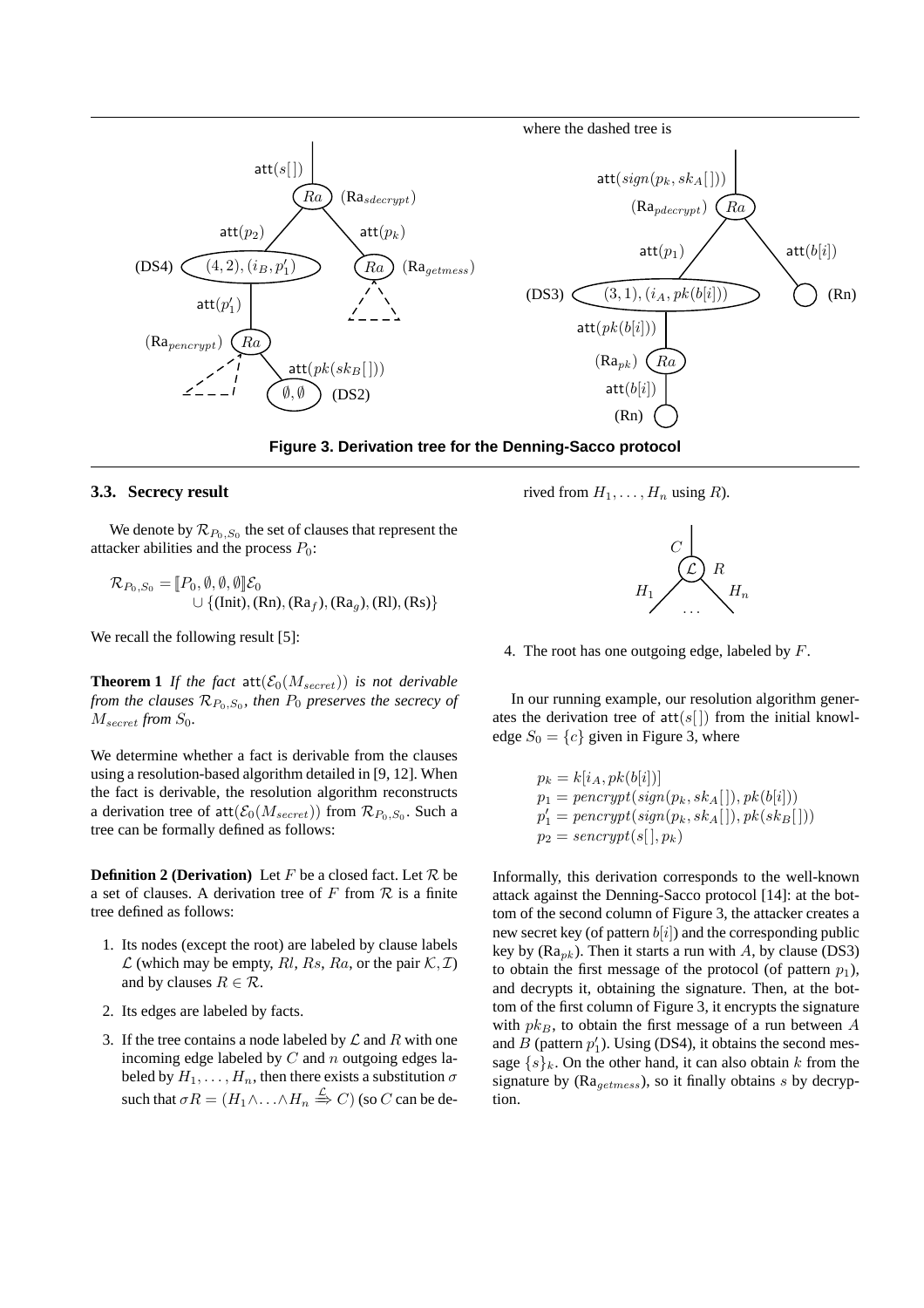| (Ins Nil)        | $\mathcal{E}, \mathcal{P} \cup \{(0,\mathcal{K},\mathcal{H},\mathcal{I})\}, \mathcal{S}, \Lambda \rightsquigarrow \mathcal{E}, \mathcal{P}, \mathcal{S}, \Lambda$                                                                                                                                                        |
|------------------|--------------------------------------------------------------------------------------------------------------------------------------------------------------------------------------------------------------------------------------------------------------------------------------------------------------------------|
| (Ins Par)        | $\mathcal{E}, \mathcal{P} \cup \{ (P \mid Q, \mathcal{K}, \mathcal{H}, \mathcal{I}) \}, \mathcal{S}, \Lambda \rightsquigarrow \mathcal{E}, \mathcal{P} \cup \{ (P, \mathcal{K}, \mathcal{H}, \mathcal{I}), (Q, \mathcal{K}, \mathcal{H}, \mathcal{I}) \}, \mathcal{S}, \Lambda$                                          |
| (Ins Repl)       | $\lambda \notin \Lambda$<br>$\mathcal{E}, \mathcal{P} \cup \{(kP,\mathcal{K},\mathcal{H},\mathcal{I})\}, \mathcal{S}, \Lambda \rightsquigarrow \mathcal{E}, \mathcal{P} \cup \{(P,(\mathcal{K},k),\mathcal{H},(\mathcal{I},\lambda)), (kP,\mathcal{K},\mathcal{H},\mathcal{I})\}, \mathcal{S}, \Lambda \cup \{\lambda\}$ |
| (Ins Restr)      | $a' \notin dom(\mathcal{E})$                                                                                                                                                                                                                                                                                             |
|                  | $\mathcal{E}, \mathcal{P} \cup \{((\nu a)P, \mathcal{K}, \mathcal{H}, \mathcal{I})\}, \mathcal{S}, \Lambda \rightsquigarrow \mathcal{E}[a' \mapsto a[\mathcal{I}], \mathcal{P} \cup \{(P\{a'/a\}, \mathcal{K}, \mathcal{H}, \mathcal{I})\}, \mathcal{S}, \Lambda]$<br>$M \notin \mathcal{S}$                             |
| $($ Ins I/O $)$  | $\mathcal{E}, \mathcal{P} \cup \{(M(x)^k.P, \mathcal{K}, \mathcal{H}, \mathcal{I}), (\overline{M}\langle N \rangle.Q, \mathcal{K}', \mathcal{H}', \mathcal{I}')\}, \mathcal{S}, \Lambda \rightsquigarrow$                                                                                                                |
|                  | $\mathcal{E}, \mathcal{P} \cup \{(P\{N/x\}, (\mathcal{K}, k), \mathcal{H} \wedge \text{mess}(\mathcal{E}(M), \mathcal{E}(N)), (\mathcal{I}, \mathcal{E}(N))), (Q, \mathcal{K}', \mathcal{H}', \mathcal{I}')\}, \mathcal{S}, \Lambda$                                                                                     |
| $($ Ins Let $1)$ | g destructor of arity $n, g(M_1, \ldots, M_n) \to M$                                                                                                                                                                                                                                                                     |
|                  | $\mathcal{E}, \mathcal{P} \cup \{ (let x = g(M_1, \ldots, M_n) \text{ in } P \text{ else } Q, \mathcal{K}, \mathcal{H}, \mathcal{I}) \}, \mathcal{S}, \Lambda \rightarrow$<br>$\mathcal{E}, \mathcal{P} \cup \{ (P\{M/x\}, \mathcal{K}, \mathcal{H}, \mathcal{I}) \}, \mathcal{S}, \Lambda$                              |
|                  | g destructor of arity $n, g(M_1, \ldots, M_n) \nrightarrow M$ for all terms M                                                                                                                                                                                                                                            |
| (Ins Let 2)      | $\mathcal{E}, \mathcal{P} \cup \{(\text{let } x = g(M_1, \ldots, M_n) \text{ in } P \text{ else } Q, \mathcal{K}, \mathcal{H}, \mathcal{I})\}, \mathcal{S}, \Lambda \rightsquigarrow \mathcal{E}, \mathcal{P} \cup \{(Q, \mathcal{K}, \mathcal{H}, \mathcal{I})\}, \mathcal{S}, \Lambda$<br>$M \in \mathcal{S}$          |
| (Ins Out)        | $\mathcal{E}, \mathcal{P} \cup \{(\overline{M}\langle N \rangle, P, \mathcal{K}, \mathcal{H}, \mathcal{I})\}, \mathcal{S}, \Lambda \rightsquigarrow \mathcal{E}, \mathcal{P} \cup \{(P, \mathcal{K}, \mathcal{H}, \mathcal{I})\}, \mathcal{S} \cup \{N\}, \Lambda$                                                       |
| (Ins In)         | $M, N \in \mathcal{S}$                                                                                                                                                                                                                                                                                                   |
|                  | $\mathcal{E}, \mathcal{P} \cup \{(M(x)^k.P, \mathcal{K}, \mathcal{H}, \mathcal{I})\}, \mathcal{S}, \Lambda \rightsquigarrow \mathcal{E}, \mathcal{P} \cup \{(P\{N/x\}, (\mathcal{K}, k), \mathcal{H} \wedge \mathsf{mess}(\mathcal{E}(M), \mathcal{E}(N)), (\mathcal{I}, \mathcal{E}(N))\}, \mathcal{S}, \Lambda$        |
| (Ins Constr)     | f constructor of arity $n, M_1, \ldots, M_n \in \mathcal{S}$<br>$\mathcal{E}, \mathcal{P}, \mathcal{S}, \Lambda \rightsquigarrow \mathcal{E}, \mathcal{P}, \mathcal{S} \cup \{f(M_1, \ldots, M_n)\}, \Lambda$                                                                                                            |
| (Ins Destr)      | g destructor of arity $n, M_1, \ldots, M_n \in S$ , $g(M_1, \ldots, M_n) \to M$                                                                                                                                                                                                                                          |
|                  | $\mathcal{E}, \mathcal{P}, \mathcal{S}, \Lambda \rightsquigarrow \mathcal{E}, \mathcal{P}, \mathcal{S} \cup \{M\}, \Lambda$<br>$a' \notin dom(\mathcal{E})$ $b[\lambda] \notin im(\mathcal{E})$                                                                                                                          |
| (Ins New)        | $\mathcal{E}, \mathcal{P}, \mathcal{S}, \Lambda \rightsquigarrow \mathcal{E}[a' \mapsto b[\lambda]], \mathcal{P}, \mathcal{S} \cup \{a'\}, \Lambda$                                                                                                                                                                      |
|                  |                                                                                                                                                                                                                                                                                                                          |

#### **Figure 4. Instrumented semantics**

# **4. Reconstruction of attacks**

#### **4.1. Instrumented semantics**

We instrument the semantics, to add additional information in order to remember the mapping between names and their corresponding patterns, as well as to track where each process of the semantic configuration comes from. In order to achieve this goal, we remember the received messages, the session identifiers, and the occurrence labels of executed inputs and replications. More precisely, the state of the instrumented semantics is of the form  $\mathcal{E}, \mathcal{P}, \mathcal{S}, \Lambda$ , where  $\mathcal{E}$  is a mapping from names to their corresponding patterns,  $S$ is the attacker knowledge as in the initial semantics,  $\mathcal{P}$  is a multiset of quadruples  $(P, \mathcal{K}, \mathcal{H}, \mathcal{I})$ , with the same meaning as in the generation of clauses (this helps in establishing a precise correspondence between the clauses and the trace):

- $\Box$  *P* is a process.
- $\Box$  K is the list of labels of already reduced inputs and replications that occur above  $P$  in  $P_0$ . That is, when  $\mathcal{K} = (k_1, \ldots, k_n)$ , P comes from reductions of a pro-

cess  $P_0$  of the form  $\alpha_1.C_1[\alpha_2.C_2[\ldots \alpha_n.C_n[P'] \ldots]]$ where P is an instance of  $P', C_1, \ldots, C_n$  are contexts not containing replications and inputs, and for all  $i \in \{1, ..., n\}, \alpha_i = M_i(x_i)^{k_i} \text{ or } \alpha_i = !^{k_i}.$ 

- $\Box$  H is the list of facts mess $(p, p')$  corresponding to already reduced inputs that occur above  $P$  in  $P_0$ .
- $\Box$  *I* is the list of patterns corresponding to terms received by the inputs and of session identifiers of replications that occur above  $P$  in  $P_0$ .

### and  $\Lambda$  is the set of already used session identifiers.

The semantics is defined in Figure 4. All rules just update the configuration described above. (Ins Repl) picks an unused session identifier  $\lambda$  and uses it for the new copy of P. (Ins Restr) adds a new name  $a'$  to  $\mathcal{E}$ , and maps it to its corresponding pattern  $a[\mathcal{I}]$ . (Ins In) updates the information for process  $P$  by adding the occurrence label  $k$  of the input to K, the fact mess( $\mathcal{E}(M), \mathcal{E}(N)$ ) to H, and the message  $\mathcal{E}(N)$  to  $\mathcal{I}$ . (Ins I/O) updates the information for the process performing the input in a similar way. In (Ins New),  $b$  is the same function symbol as in  $(Rn)$ .

The following proposition expresses that the instrumented semantics just adds more information on existing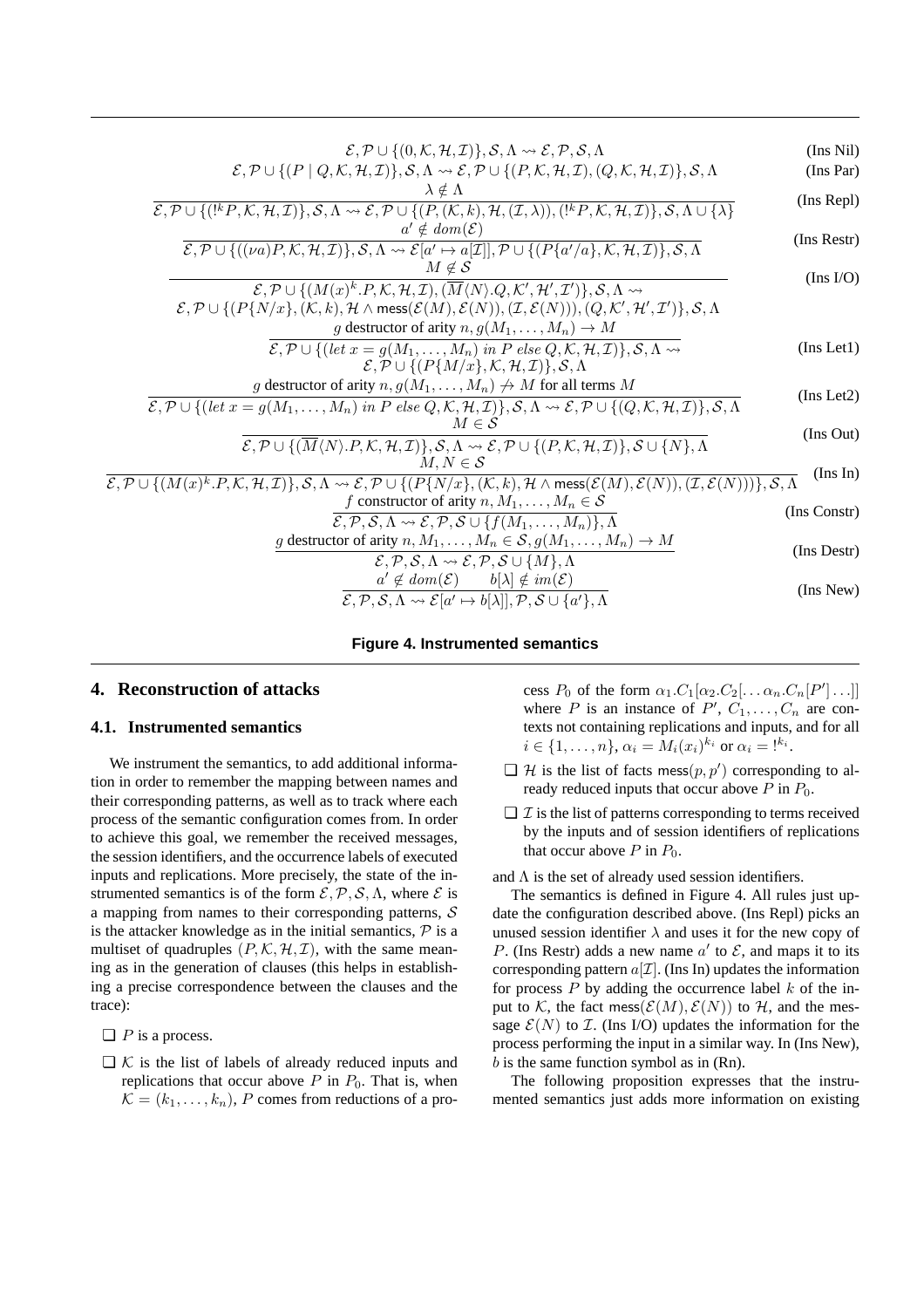traces, without really changing them.

**Proposition 1** *If by a reduction (Ins* R*) of the instrumented semantics, we have*

$$
\mathcal{E}, \{(P_1, \mathcal{K}_1, \mathcal{H}_1, \mathcal{I}_1), \dots, (P_n, \mathcal{K}_n, \mathcal{H}_n, \mathcal{I}_n)\}, \mathcal{S}, \Lambda \rightsquigarrow \\ \mathcal{E}', \{(P'_1, \mathcal{K}'_1, \mathcal{H}'_1, \mathcal{I}'_1), \dots, (P'_{n'}, \mathcal{K}'_{n'}, \mathcal{H}'_{n'}, \mathcal{I}'_{n'})\}, \mathcal{S}', \Lambda'
$$
(1)

*then the corresponding reduction (Red* R*) yields*

$$
\mathcal{E}_{\text{dom}}, \{P_1, \ldots, P_n\}, \mathcal{S} \to \mathcal{E}'_{\text{dom}}, \{P'_1, \ldots, P'_{n'}\}, \mathcal{S}' \quad (2)
$$

with  $\mathcal{E}_{dom} = dom(\mathcal{E})$  and  $\mathcal{E}'_{dom} = dom(\mathcal{E}')$ .

*Conversely, if a reduction (Red* R*) yields* (2) *then for any* E,  $\Lambda$ ,  $\mathcal{K}_i$ ,  $\mathcal{H}_i$ ,  $\mathcal{I}_i$  ( $i \in \{1, \ldots, n\}$ ), there exist  $\mathcal{E}'$ ,  $\Lambda'$ ,  $\mathcal{K}'_i, \mathcal{H}'_i, \mathcal{I}'_i$  ( $i \in \{1, \ldots, n'\}$ ), such that (1) with  $\mathcal{E}_{dom}$  =  $dom(\mathcal{E})$  and  $\mathcal{E}'_{\text{dom}} = dom(\mathcal{E}')$ .

# **4.2. Restricted semantics**

In this section, we define the restricted semantics, in which the reductions are guided by a closed derivation tree. The reconstruction of the attack is done by exhaustive exploration of all traces of this semantics.

In the derivation tree built in Section 3.3, the session identifiers are variables. We build a closed derivation tree  $D$  from it, by substituting distinct constant session identifiers  $\lambda$  for variable session identifiers.<sup>1</sup>

We say that a derivation tree  $D$  contains a clause  $\mathcal{H}' \xrightarrow{\mathcal{K}', \mathcal{I}'} C'$ , and we write  $\mathcal{H}' \xrightarrow{\mathcal{K}', \mathcal{I}'} C' \in \mathcal{D}$ , if and only if D contains a node labeled  $K', \mathcal{I}'$  and R, whose incoming edge is labeled  $C'$  and outgoing edges are labeled  $\mathcal{H}'$ . We denote by  $\mathcal{K} \sqsubseteq \mathcal{K}'$  the fact that  $\mathcal K$  is a prefix of  $\mathcal K'$ , and similarly for  $\mathcal{I} \subseteq \mathcal{I}'$  and  $\mathcal{H} \subseteq \mathcal{H}'$ . We say that  $\mathcal{D}$  justifies  $K, H, \mathcal{I}$  when there exists  $\mathcal{H}' \xrightarrow{K', \mathcal{I}'} C \in \mathcal{D}$  such that  $\mathcal{K} \sqsubseteq \mathcal{K}', \mathcal{I} \sqsubseteq \mathcal{I}'$ , and  $\mathcal{H} \sqsubseteq \mathcal{H}'$ .

We now define the restricted semantics which restricts the instrumented semantics to traces that correspond to the derivation tree D. The rules (Res Nil), (Res Par), (Res Restr), (Res Out), (Res Let1), and (Res Let2) are identical to the corresponding rules (Ins  $R$ ) of the instrumented semantics. The other rules are given in Figure 5.

Intuitively, each clause corresponds to an action of the adversary or comes from an output of the protocol, as described in Section 3. In order to find a trace corresponding to a given derivation tree  $D$ , we restrict the semantics so

| $M, N \in \mathcal{S}$ $F = \text{mess}(\mathcal{E}(M), \mathcal{E}(N))$                                                                                                    |
|-----------------------------------------------------------------------------------------------------------------------------------------------------------------------------|
| $D$ justifies $(K, k), H \wedge F, (\mathcal{I}, \mathcal{E}(N))$                                                                                                           |
| $\mathcal{E}, \mathcal{P} \cup \{(M(x)^k.P, \mathcal{K}, \mathcal{H}, \mathcal{I})\}, \mathcal{S}, \Lambda \rightsquigarrow$                                                |
| $\mathcal{E}, \mathcal{P} \cup \{ (P\{N/x\}, (\mathcal{K}, k), \mathcal{H} \wedge F, (\mathcal{I}, \mathcal{E}(N))) \}, \mathcal{S}, \Lambda$                               |
| (Res In)                                                                                                                                                                    |
| $M \notin \mathcal{S}$ $F = \text{mess}(\mathcal{E}(M), \mathcal{E}(N))$                                                                                                    |
| $Q \neq 0$ or $D$ justifies $(K, k), H \wedge F, (\mathcal{I}, \mathcal{E}(N))$                                                                                             |
| $\mathcal{E}, \mathcal{P} \cup \{(M(x)^k.P, \mathcal{K}, \mathcal{H}, \mathcal{I}), (\overline{M}\langle N \rangle.Q, \mathcal{K}'', \mathcal{H}'', \mathcal{I}'')\},$      |
| $\mathcal{S}, \Lambda \rightsquigarrow \mathcal{E}, \mathcal{P} \cup \{ (P\{N/x\}, (\mathcal{K}, k), \mathcal{H} \wedge F, (\mathcal{I}, \mathcal{E}(N))),$                 |
| $(Q, \mathcal{K}'', \mathcal{H}'', \mathcal{I}'')\}, \mathcal{S}, \Lambda$                                                                                                  |
| (Res I/O)                                                                                                                                                                   |
| $\lambda \notin \Lambda$ D justifies $(\mathcal{K}, k), \mathcal{H}, (\mathcal{I}, \lambda)$                                                                                |
| $\mathcal{E}, \mathcal{P} \cup \{({}^{1k}P, \mathcal{K}, \mathcal{H}, \mathcal{I})\}, \mathcal{S}, \Lambda \leadsto \mathcal{E},$                                           |
| $\mathcal{P} \cup \{ (P, (\mathcal{K}, k), \mathcal{H}, (\mathcal{I}, \lambda)), (!^{k}P, \mathcal{K}, \mathcal{H}, \mathcal{I}) \}, \mathcal{S}, \Lambda \cup \{\lambda\}$ |
| (Res Repl)                                                                                                                                                                  |
| $\mathsf{att}(\mathcal{E}(M_1)) \wedge \ldots \wedge \mathsf{att}(\mathcal{E}(M_n)) \stackrel{Ra}{\Longrightarrow} \mathsf{att}(\mathcal{E}(M)) \in \mathcal{D}$            |
| $M_1, \ldots, M_n \in \mathcal{S}$                                                                                                                                          |
| $\mathcal{E}, \mathcal{P}, \mathcal{S}, \Lambda \rightsquigarrow \mathcal{E}, \mathcal{P}, \mathcal{S} \cup \{M\}, \Lambda$                                                 |
| (Res Constr) / (Res Destr)                                                                                                                                                  |
| $\mathsf{att}(b[\lambda]) \in \mathcal{D}$ $a' \notin dom(\mathcal{E})$ $b[\lambda] \notin im(\mathcal{E})$                                                                 |
| $\mathcal{E}, \mathcal{P}, \mathcal{S}, \Lambda \rightsquigarrow \mathcal{E}[a' \mapsto b[\lambda]], \mathcal{P}, \mathcal{S} \cup \{a'\}, \Lambda$                         |
| (Res New)                                                                                                                                                                   |
|                                                                                                                                                                             |

## **Figure 5. Restricted semantics**

that a reduction rule is used only when there exists a corresponding clause in  $D$ . More precisely:

• We first consider the cases of (Res In), (Res I/O) when  $Q = 0$ , and (Res Repl). These rules create a process  $P'$  as follows: (Res In) and (Res I/O) execute an input process  $M(x)^k$ . P by replacing it with  $P' = P\{N/x\}$ ; (Res Repl) executes  $!^{k}P$  by creating a copy of  $P$ , so  $P' = P$ . We use these three reduction rules only if  $D$ justifies the parameters  $\mathcal{K}_{P}$ ,  $\mathcal{H}_{P}$ ,  $\mathcal{I}_{P}$  of the created process P', that is, if there exists a clause  $\mathcal{H}' \xrightarrow{\mathcal{K}', \mathcal{I}'} C$ in D such that  $\mathcal{K}_{P'} \sqsubseteq \mathcal{K}', \mathcal{H}_{P'} \sqsubseteq \mathcal{H}'$ , and  $\mathcal{I}_{P'} \sqsubseteq \mathcal{I}'$ .

Indeed, the clause  $\mathcal{H}' \xrightarrow{\mathcal{K}', \mathcal{I}'} C$  means that an output is executed after executing the sequence of inputs and replications described by  $K', \mathcal{H}', \mathcal{I}'$  and located above the output in the initial process. The process  $(P', \mathcal{K}_{P'}, \mathcal{H}_{P'}, \mathcal{I}_{P'})$  is obtained after executing the sequence of inputs and replications described by  $\mathcal{K}_{P}$ ,  $\mathcal{H}_{P}$ ,  $\mathcal{I}_{P}$  and located above  $P'$  in the initial process. If the clause comes from an output located in the process  $P'$ , then the sequence of inputs and replications above  $P'$  is a prefix of the one above the output, so  $\mathcal{K}_{P'} \sqsubseteq \mathcal{K}', \mathcal{H}_{P'} \sqsubseteq \mathcal{H}',$  and  $\mathcal{I}_{P'} \sqsubseteq \mathcal{I}'.$  In this case, we allow the creation of the process  $P'$  so that the out-

<sup>1</sup> According to the previous definitions, no other variable can occur, since we can show the invariant that all variables except session identifiers that occur in the conclusion or in the label of a clause also occur in its hypothesis. However, in practice, the solving algorithm sometimes leaves other variables uninstantiated. In particular, some hypotheses  $\text{att}(x)$  may occur. We substitute these variables x with constant patterns  $b[\lambda]$  for distinct new  $\lambda$ , as if these facts were proved using clause (Rn).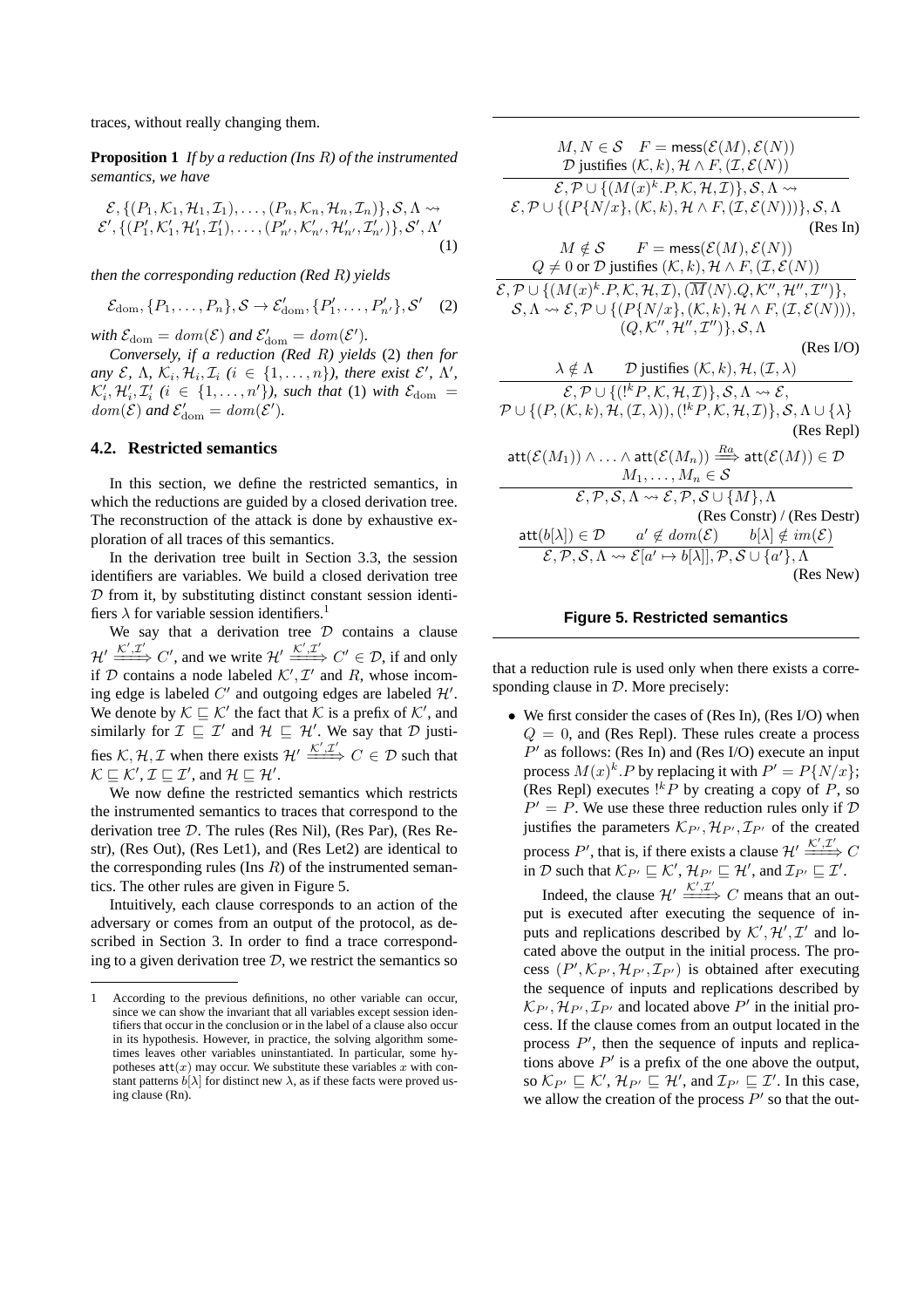put corresponding to the clause can be executed. On the other hand, the actions of processes  $P'$  that do not satisfy this condition have no counterpart in the derivation, so we do not generate such processes.

More formally, the clause  $\mathcal{H}' \xrightarrow{\mathcal{K}',\mathcal{I}'} C$  comes from an output in  $(P', \mathcal{K}_{P'}, \mathcal{H}_{P'}, \mathcal{I}_{P'})$  when  $\mathcal{H'} \xrightarrow{\mathcal{K'}, \mathcal{I'}} C \in$  $\llbracket P', \mathcal{K}_{P'}, \mathcal{H}_{P'}, \mathcal{I}_{P'} \rrbracket \mathcal{E}$ . Such a clause obviously verifies  $\mathcal{K}_{P'} \sqsubseteq \mathcal{K}', \mathcal{H}_{P'} \sqsubseteq \mathcal{H}',$  and  $\mathcal{I}_{P'} \sqsubseteq \mathcal{I}'.$ 

We do not restrict (Res I/O) when  $Q \neq 0$ , because such a (Res I/O) reduction may just serve in allowing the process Q that follows the output to be executed, and in this case, there may not be any clause in  $D$  that justifies the process  $P\{N/x\}$  executed after the input.

• A reduction (Res Constr) consists of the creation by the adversary of a new term  $M$  by applying a constructor f to  $M_1, \ldots, M_n$ . The clause att $(\mathcal{E}(M_1)) \wedge$ ...∧att $(\mathcal{E}(M_n)) \stackrel{Ra}{\Longrightarrow}$  att $(\mathcal{E}(M))$  exactly corresponds to this action. Consequently, we restrict (Res Constr) to the case where  $D$  contains such a corresponding clause. The rules (Res Destr) and (Res New) are restricted similarly.

We focus on restricting the reduction rules mentioned above because, in contrast to the others, they introduce much nondeterminism. For instance, (Ins Repl) can be applied an unbounded number of times on a process  $!^{k}P$ . Restricting these rules is then necessary in order to have a finite and small set of traces in the restricted semantics. Our algorithm simply consists in exploring all these traces, up to the optimizations described in Section 4.6.

Our algorithm succeeds in reconstructing the wellknown attack against the Denning-Sacco protocol. The derivation tree of Figure 3 is first instantiated by substituting  $\lambda$ ,  $\lambda_A$ ,  $\lambda_B$  for *i*, *i<sub>A</sub>*, *i<sub>B</sub>* respectively, which yields the derivation tree  $D$ . Starting from the initial configuration

$$
\mathcal{E}_0 = \{c \mapsto c[], s \mapsto s[], \mathcal{P}_0 = \{(P_0, \emptyset, \emptyset, \emptyset)\},\
$$
  

$$
\mathcal{S}_0 = \{c\}, \Lambda_0 = \emptyset
$$

we apply (Res New) to create a new name  $\alpha$  mapped to pattern  $b[\lambda]$  (justified by clause (Rn) in D). Then we start executing  $P_0$  by applying (Res Restr), (Res Let1), and (Res Out) twice, followed by (Res Par), without any restriction. Then we apply (Res Repl) twice. For replication 3, with session identifier  $\lambda_A$ , (Res Repl) is justified by the instance of (DS3) in D, whose label is  $(3, 1), (\lambda_A, pk(b[\lambda]))$ :  $(3) \sqsubseteq (3,1), (\lambda_A) \sqsubseteq (\lambda_A, pk(b[\lambda]))$ , and  $\emptyset \sqsubseteq \mathcal{H}'$ . Similarly, for replication 4 with session identifier  $\lambda_B$ , (Res Repl) is justified by the instance of  $(DS4)$  in  $D$ . Then we obtain the configuration:

$$
\mathcal{E}_1=\mathcal{E}_0[a\mapsto b[\lambda],sk'_A\mapsto sk_A[\,],sk'_B\mapsto sk_B[\,]],
$$

$$
\begin{aligned} \mathcal{P}_1 &= \{(P_A', (3), \emptyset, (\lambda_A)), (P_B', (1), \emptyset, (\lambda_B)), \\ & (!^3P_A', \emptyset, \emptyset, \emptyset), (!^4P_B', \emptyset, \emptyset, \emptyset)\}, \\ \mathcal{S}_1 &= \{c, a, pk(sk_A'), pk(sk_B'\}\}, \Lambda_1 = \{\lambda_A, \lambda_B\} \end{aligned}
$$

where  $P'_A = P_A(sk'_A)$  and  $P'_B = P_B(pk(sk'_A), sk'_B)$ . Replications cannot be further reduced, because  $D$  would not justify these reductions. We apply (Res Constr) to build  $pk(a)$ , justified by (Ra<sub>pk</sub>) in D. Then we execute (Res In) on input 1 with message  $pk(a)$ , justified by (DS3) in  $D$ . Then we can apply (Res Restr), (Res Out), and (Res Nil) without restriction, to finish executing  $P'_A$ . We obtain:

 $\mathcal{E}_2 = \mathcal{E}_1[k' \mapsto k[\lambda_A, pk(b[\lambda])]],$  $\mathcal{P}_2 = \{ (P'_B, (1), \emptyset, (\lambda_B)), (!^3P'_A, \emptyset, \emptyset, \emptyset), (!^4P'_B, \emptyset, \emptyset, \emptyset) \},\,$  $\mathcal{S}_2 = \mathcal{S}_1 \cup \{ pk(a), \mathit{pencypt}(\mathit{sign}(k',\mathit{sk}'_A), \mathit{pk}(a))\}, \Lambda_1$ 

We apply (Res Destr) to obtain  $sign(k', sk'_A)$ , justified by  $(Ra_{pdecrypt})$  in  $D$ . Then, by (Res Destr) again, we compute  $k'$ , justified by (Ra<sub>getmess</sub>) in D. (Res Constr) then gives  $\mathit{pencypt}(\mathit{sign}(k',\mathit{sk}'_A),\mathit{pk}(\mathit{sk}'_B))$ , justified by ( $Ra_{p\text{energy}}$ ) in  $D$ . Then we execute (Res In) on input 2 in  $P'_B$  with message pencrypt(sign(k', sk'<sub>A</sub>), pk(sk'<sub>B</sub>)), justified by  $(DS4)$  in  $D$ . We can then apply (Res Let1) twice and (Res Out) which adds  $s\acute{e}nerypt(s, k')$  to  $S_i$ . Finally, (Res Destr) provides s, justified by  $(Ra_{sdecrurb})$  in  $\mathcal{D}$ .

#### **4.3. Soundness**

The following proposition expresses, as the name says, that the restricted semantics is a restriction of the instrumented semantics:

**Proposition 2** *If, by a reduction rule (Res* R*) of the restricted semantics, we have*  $\mathcal{E}, \mathcal{P}, \mathcal{S}, \Lambda \rightsquigarrow \mathcal{E}', \mathcal{P}', \mathcal{S}', \Lambda'$ *then the reduction rule (Ins* R*) in the instrumented semantics yields the same reduction.*

This result is easy to prove, so we do not detail its proof here. Then, by combining Propositions 1 and 2, we obtain the following Theorem 2: learning a secret in the restricted semantics implies learning it in the initial semantics.

**Definition 3** Let D be a closed derivation tree. A D*restricted trace*  $\mathcal T$  *of*  $P_0$  *from*  $S_0$  is a finite sequence  $\mathcal{E}_0, \{ (P_0, \emptyset, \emptyset, \emptyset) \}, S_0, \emptyset \rightsquigarrow \dots \rightsquigarrow \mathcal{E}', \mathcal{P}', \mathcal{S}', \Lambda'$  of reduction rules of the restricted semantics (restricted by D) where  $\mathcal{E}_0 = \{a \mapsto a[ ] \mid a \in fn(P_0) \cup S_0 \}.$ 

**Definition 4** The term M *is learnt in the restricted trace* T if and only if T contains a state  $\mathcal{E}, \mathcal{P}, \mathcal{S}, \Lambda$  where  $M \in \mathcal{S}$ .

**Theorem 2 (Soundness)** *Let* D *be a closed derivation tree. If*  $M_{secret}$  *is learnt in a D-restricted trace of*  $P_0$  *from*  $S_0$ *, then*  $M_{secret}$  *is learnt in a trace of*  $P_0$  *from*  $S_0$  *in the initial semantics.*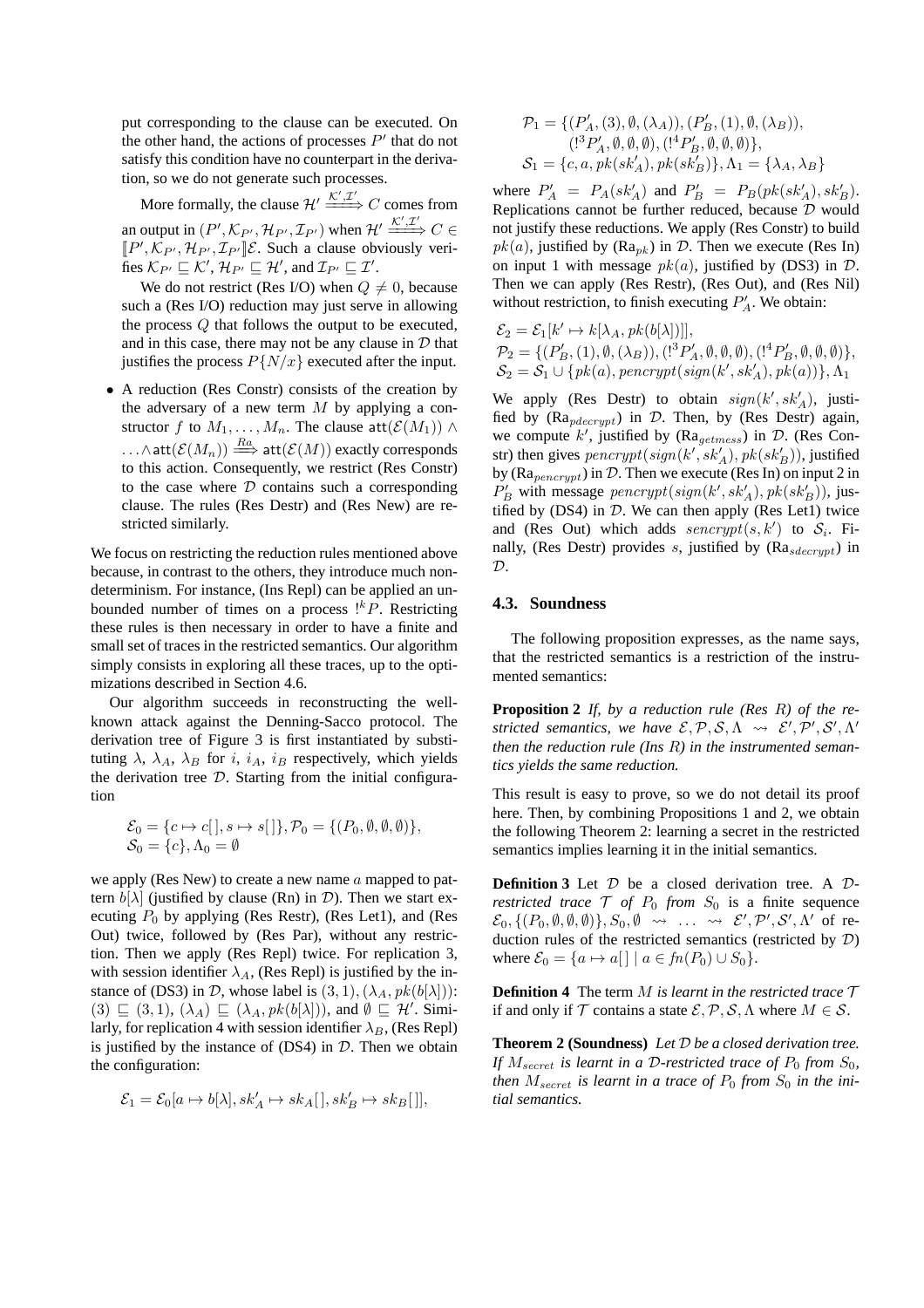This result shows the soundness of our attack reconstruction algorithm. Indeed, the algorithm explores all traces in the restricted semantics. If it finds an attack, then there is also an attack in the initial semantics of the calculus. However, any restriction of the semantics would have this property as well. To justify our choices, we need to prove completeness results, as we do in Section 4.5.

# **4.4. Termination**

The next theorem shows that a closed process has a finite number of restricted traces. This implies the termination of our trace reconstruction algorithm.

**Theorem 3 (Termination)** *Let* D *be a closed derivation tree. There exists a finite number of* D*-restricted traces of* P<sup>0</sup> *from* S0*, up to renaming of new names and excluding reductions that do not change the state.*

**Proof sketch** Let us consider the search tree associated to the restricted semantics, starting from the initial configuration of  $P_0$ . This tree has finite degree and its depth is bounded by

$$
|P_0| \times \text{(number of distinct } \lambda \text{s in } \mathcal{D} + 1)
$$

+ (number of clauses (Ra<sub>f</sub>), (Ra<sub>q</sub>), and (Rn) in  $\mathcal{D}$ )

where  $|P_0|$  is the size of  $P_0$ . Intuitively, processes can be copied by replications at most as many times as there are distinct  $\lambda$ s in D, and each copy generates at most |P<sub>0</sub>| execution steps. The second component of the sum bounds the number of reductions (Res Constr), (Res Destr), and (Res New) executed by the adversary. So by König's lemma, this tree is finite.

## **4.5. Partial completeness**

The following result is a restatement of Theorem 1, which was already proved in previous papers. However, the major novelty of our proof is that it is *constructive*: from an attack, we give an explicit construction of a derivation tree of the fact  $\text{att}(\mathcal{E}_0(M_{secret}))$ . This construction is important, because it formalizes a correspondence between attacks and derivation trees, which we use in order to state the completeness result. Because of space constraints, the proofs of these results are given in the appendix.

**Theorem 4** *For each trace of*  $P_0$  *from*  $S_0$  *in the instrumented semantics in which*  $M_{secret}$  *is learnt, one can build a corresponding closed derivation tree of*  $att(\mathcal{E}_0(M_{secret}))$ *from the clauses of*  $\mathcal{R}_{P_0, S_0}$ *.* 

Next, we assume that all outputs are on a public channel or asynchronous (that is, of the form  $\overline{M}(N)$ .0). This restriction is true in most cases for cryptographic protocols: very often, all messages are sent on a public channel, which models an insecure network such as Internet. Asynchronous outputs appear for instance when modeling a mutable value by having the current value available on a private channel. We show that, in this case, if our reconstruction algorithm is given a derivation tree that corresponds to an attack by the above construction, then it finds back an attack.

**Theorem 5 (Partial completeness)** *Assume that all outputs of*  $P_0$  *are of the form*  $\overline{M}\langle N \rangle$ .P *with* M *a name in*  $S_0$  *not bound in*  $P_0$  *or*  $P = 0$ *. If*  $D$  *is a closed derivation of*  $\text{att}(\mathcal{E}_0(M_{secret}))$  *from*  $\mathcal{R}_{P_0,S_0}$  *which corresponds to some trace of*  $P_0$  *from*  $S_0$  *by Theorem 4, then there exists a D-restricted trace of*  $P_0$  *from*  $S_0$  *in which*  $M_{secret}$  *is learnt.*

This result does not hold when we have a synchronous output on a channel not in  $S_0$ , because in this case, the reduction rule (Ins I/O) may introduce synchronizations with parts of the process whose execution is not visible on the derivation. For example, for the process

$$
P_0 = (\nu c_{priv})(c_{pub}(x)^k.c_{priv}(y)^{k'} | \overline{c_{priv}}\langle s\rangle.\overline{c_{pub}}\langle s\rangle)
$$

with  $S_0 = \{c_{pub}\}\$ , att $(s[$ ] is derivable, by the derivation containing  $att(s[])$  as only clause. This derivation corresponds to the execution trace of  $P_0$  by Theorem 4, but  $P_0$ has no restricted trace, because no clause in the derivation corresponds to receiving a message on  $c_{pub}$  as needed to execute  $c_{pub}(x)^k$  before executing the communication on  $c_{priv}$ . (If  $c_{priv}$  was public, we could execute  $\overline{c_{priv}}\langle s \rangle$  without requiring any prior operation.) Moreover, the part of the process that needs to be executed in order to enable  $c_{priv}(y)^{k'}$  may be arbitrarily large, so we cannot hope to succeed in general in this case.

The completeness result does not mean that ProVerif always finds attacks for insecure protocols, even when the constraint on the outputs required by Theorem 5 is satisfied. Indeed, the solving algorithm may not return a derivation tree that corresponds to an attack by Theorem 4. In practice, our algorithm finds the desired trace in the vast majority of cases, as detailed in Section 4.7.

#### **4.6. Optimizations and complexity**

We optimize our algorithm by systematically applying all rules except (Res I/O) and (Res In) as soon as they are allowed, even if other reductions are also allowed. This is justified by the following proposition:

**Proposition 3** *If there is a D-restricted trace*  $C_0 \rightsquigarrow^* C_i \rightsquigarrow^*$ ... *in which*  $M_{secret}$  *is learnt, and a reduction rule* R *different from (Res I/O) and (Res In) is applicable in* C<sup>i</sup> *, then there is a D-restricted trace*  $C_0 \leadsto^* C_i \stackrel{R}{\leadsto} C'_{i+1} \leadsto^* \ldots$  *in* which  $M_{secret}$  is learnt and  $R$  is applied in  $\mathcal{C}_i$ .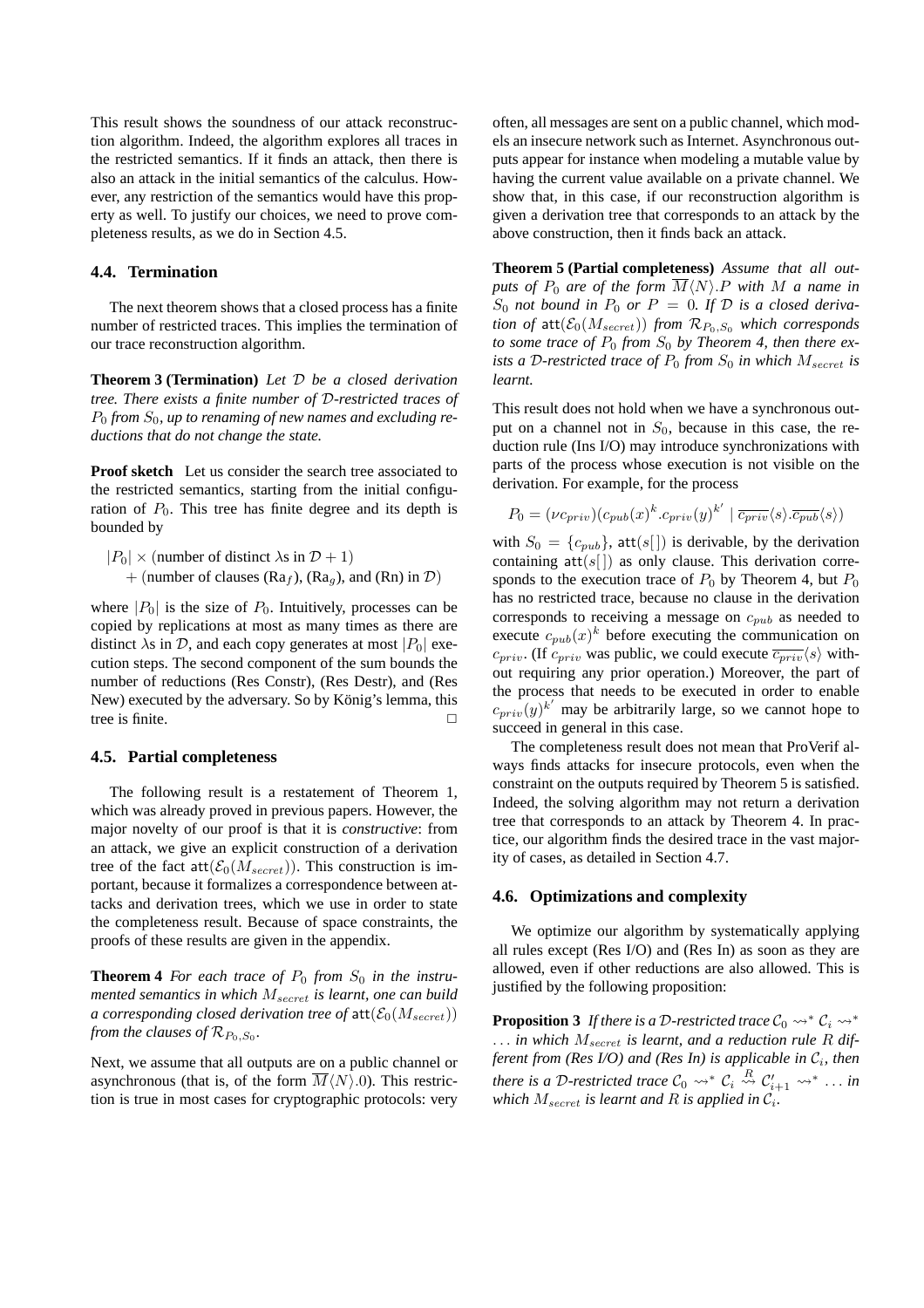**Proof sketch** If R among (Res Nil), (Res Par), (Res Restr), (Res Let1), (Res Let2), (Res Out) is applicable, then all other applicable rules  $R'$  will concern another process, so applying R does not prevent applying  $R'$  and  $R'$ commute. For (Res Repl), the same situation occurs, except that (Res Repl) may be applicable several times. We apply it until it is no longer applicable (when no new suitable session identifier can be found). Similarly, (Res Constr), (Res Destr), and (Res New) enrich  $S$  and perhaps  $\mathcal E$  without preventing other reductions. (A reduction (Res I/O) is replaced with (Res Out) followed by (Res In) when the channel is added to S.) They also commute with other rules.  $\Box$ 

Thanks to this result, the only remaining choices concern rules (Res In) and (Res I/O): we have to choose the received message for (Res In) and the interacting processes for (Res I/O). With the hypotheses of Theorem 5, we can show that we have in fact no choice:

**Proposition 4** *With the hypotheses of Theorem 5, our algorithm finds the desired trace without backtracking.*

**Proof sketch** In this case, for both (Res In) and (Res I/O), we just have to choose the received message. Indeed, for (Res I/O), if several asynchronous outputs send the same message on the same channel, their processes are equal, so it does not matter with which one we reduce. By hypothesis, the derivation  $D$  corresponds to a trace  $T$ . In this trace, the input of occurrence  $k$  is executed only once for a given value of the session identifiers in  $I$ , receiving a certain message N. Then all processes  $(P', \mathcal{K}', \mathcal{H}', \mathcal{I}')$  in  $\mathcal{T}$  with  $\mathcal{K}, k \sqsubseteq \mathcal{K}'$ and  $\mathcal{I}, x \sqsubseteq \mathcal{I}'$  have  $x = \mathcal{E}(N)$ . Moreover, by construction of  $D$  from  $T$  (Theorem 4), all clauses of  $D$  labeled  $K', L'$ come from such processes, so  $N$  is the only possible received message in (Res In) and (Res I/O) knowing  $\mathcal I$  and  $k$ .  $\Box$ 

In this case, our algorithm is extremely efficient. The absence of backtracking does not hold in general when the derivation  $D$  does not correspond to a trace: there may be several applications of the clause, each yielding a possible received message, even when the input can in fact be executed only once.

Even in the absence of backtracking, some operations can be fairly costly: reductions (Res In), (Res Constr), (Res Destr), (Res Repl) involve searching the derivation tree for a suitable clause. Furthermore, reductions (Res In), (Res Out), (Res I/O), (Res Constr), (Res Destr) can fail at one point and succeed later, for instance when the attacker has more knowledge, so we have to repeat the test until the reduction succeeds (or the goal of the trace is reached). We optimized this part by keeping as much as possible the information computed when the test failed, to reuse it in future tests for the same reduction:

- As soon as a term  $M$  is added to  $S$ , we remove  $\text{att}(\mathcal{E}(M))$  from the hypotheses of attacker clauses of D. Then the reductions (Res Constr) or (Res Destr) are triggered simply when an attacker clause without hypothesis appears. This avoids the repeated testing of whether the arguments of the constructor or destructor are in  $S$ .
- We cache the set of possible messages found in the derivation  $D$  for each input, so that this set is computed only once for each newly created input process.
- For each input and output channel and each possible input message, when we test whether it is in  $S$ , we remember that this test has been done, so that only the newly added elements of  $S$  need to be tested next time.

As an additional optimization, we begin with translating all patterns in the derivation tree into their corresponding terms, by replacing patterns  $a[\mathcal{I}]$  with fresh names  $a_i$ . The association between names and patterns is stored so that the name  $a_i$  is reused when executing the restriction that creates the name of pattern  $a[\mathcal{I}]$ . The rest of the algorithm then never manipulates patterns.

Moreover, when a derivation tree contains several subtrees deriving the same att fact, we keep only one of these subtrees and ignore the others. (This must not be done for mess facts, because sending several times the same message on the same private channel may be useful in the trace.)

The following proposition evaluates the worst-case complexity of our algorithm when the hypothesis of Theorem 5 is satisfied. (The general case is most probably exponential, because of backtracking.) The proof of this result is given in the appendix.

**Proposition 5** *Let* |D| *be the size of the derivation tree,* L *the length of returned trace plus the number of free names* of  $P_0$ ,  $T$  the maximum size of a term,  $|S|$  the maximum num*ber of terms in* S *in any configuration of the trace,* |P| *the maximum size of a process in any configuration of the trace,* |C| *the maximum number of parallel processes in any configuration of the trace.*

*Assuming the hypothesis of Theorem 5, the worst-case complexity of our algorithm is*  $\mathcal{O}(L \times (T|\mathcal{C}|^2 + T|\mathcal{S}| + |\mathcal{D}| +$  $|P|$ )). When furthermore all channels are in  $S_0$ , the com*plexity decreases to*  $\mathcal{O}(L \times (|\mathcal{C}| + T|\mathcal{S}| + |\mathcal{D}| + |P|)).$ 

# **4.7. Experimental results**

Our algorithm could reconstruct attacks against the following protocols of the literature: Needham-Schroeder public-key, Denning-Sacco, several versions of Woo-Lam, flawed versions of Yahalom and Otway-Rees. It also reconstructs traces that show that the end of the protocol is reachable for more complex, secure protocols such as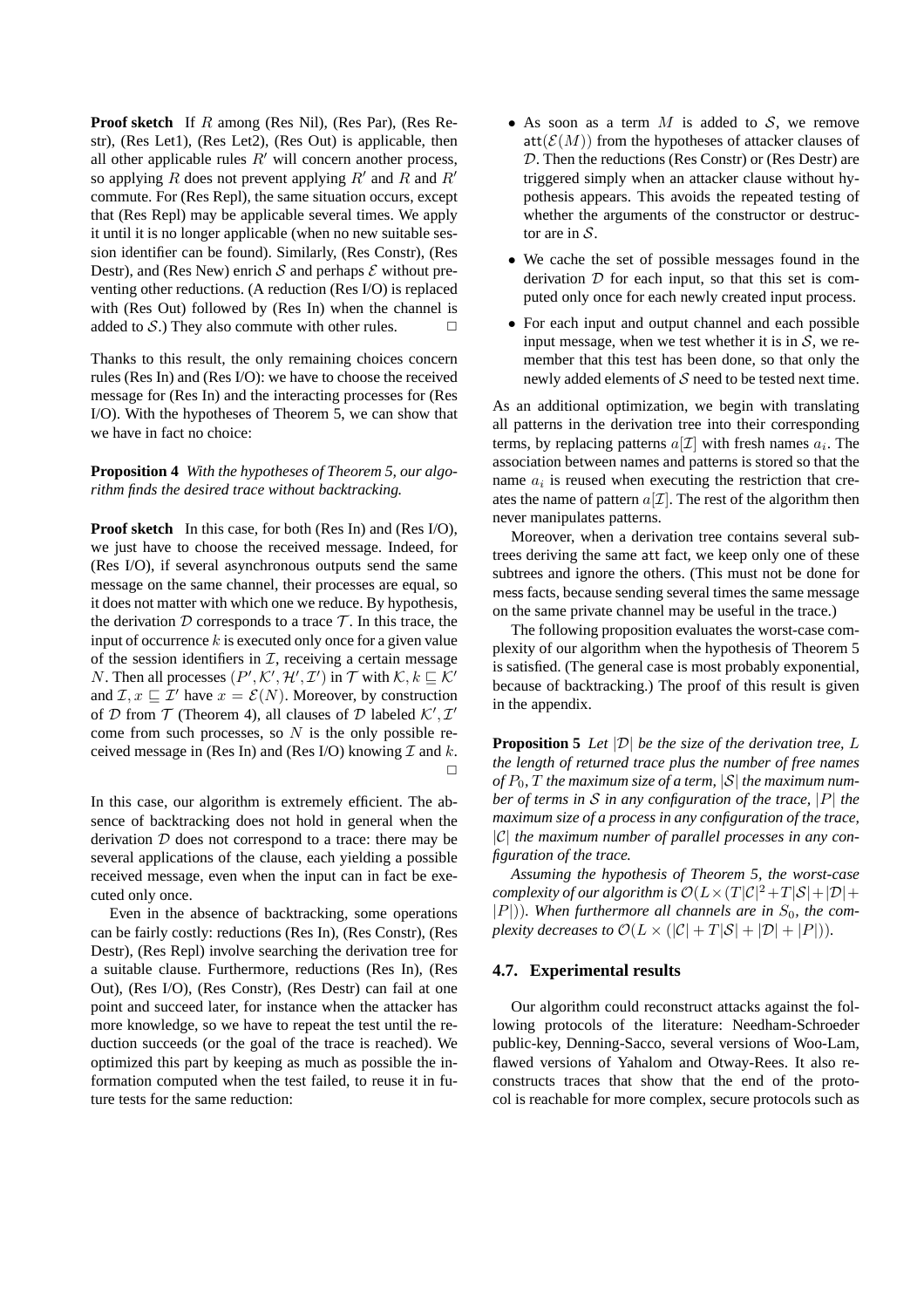Skeme [19] or the web services protocols that serve as example to the verifier TulaFale [8]. For all these examples, the total time for finding derivation trees is 1.4 s and the trace reconstruction time is 0.1 s on a Pentium M 1.8 GHz.

On the certified email protocol studied in [3], our tool reconstructs 2 out of 4 traces. The failure cases come from the presence of synchronous outputs on private channels. The total time for finding derivation trees is 0.8 s and the trace reconstruction time is 25 ms.

On the JFK protocol [7], our tool reconstructs 2 out of 8 traces. In the failure cases, the derivation tree found by ProVerif does not correspond to a trace (although the trace exists). For JFK and the certified email protocol mentioned above, our algorithm explores 1 to 6 traces depending on the desired goal; in all other examples, it explores only one trace, which is the desired attack. (This is coherent with Proposition 4.) For JFK, the total time for finding derivation trees is 2.5 s and the trace reconstruction time is 1.6 s (0.3 s when backtracking is disabled—the algorithm succeeds exactly in the same cases as with backtracking). A preliminary modification of the derivation tree allows us to find all traces: when the same input (same occurrence label and same session identifiers) receives several different messages in the derivation, we unify these messages. Indeed, when the derivation corresponds to a trace, these messages must be equal. With this transformation, traces are found in all 8 cases, in 0.3 s and without backtracking.

Another interesting example is the family of  $f^n g^n$  protocols  $[21]$ : the *n*-th protocol of the family has an attack using *n* parallel sessions. ProVerif correctly detects and rebuilds this attack, without any prior information on  $n$ . This illustrates its ability to handle an unbounded number of sessions. (Tested up to  $n = 200$ ; the time for finding a derivation was 47 s and the trace reconstruction time 67 s. For instance, for  $n = 50$ , these times were respectively 0.4 s and 0.5 s. This protocol is the only example we have on which trace reconstruction is longer than finding a derivation. The complexity of the trace reconstruction algorithm on the family of  $f^n g^n$  protocols is  $\mathcal{O}(n^4)$ . This result is not a consequence of Proposition 5. One needs to use the specificities of the  $f^n g^n$  protocols to obtain it. Experimentally, for  $n = 200$ , the most time consuming parts are the execution of  $n^2$  restrictions and the translation of patterns into terms.)

#### **4.8. On a variant of this algorithm**

We could also have exploited the tree structure of the derivation in order to reconstruct a trace, executing reductions in the partial order given by the derivation tree, from the leaves to the root. This variant would use the same restricted semantics as the one given above, except that each reduction should be justified by a particular node of the derivation, the *current* node, instead of by any node, and the output and input processes of (Res I/O) should correspond respectively to the current node and its father. The current node would move in the derivation tree according to a postfix depth-first search. (Each node would be visited after visiting its sons from left to right, so the current node would start at the left-most leaf and end at the root.) One would change the current node when one executes the action corresponding to the node (either the output  $\overline{M}\langle N\rangle$  is executed for a node labeled  $H \stackrel{\mathcal{K}, \mathcal{I}}{\Longrightarrow} \text{mess}(\mathcal{E}(M), \mathcal{E}(N))$  or a constructor or destructor is applied to  $M_1, \ldots, M_n$ , yielding  $M$  for a node labeled  $\mathsf{att}(\mathcal{E}(M_1)) \wedge \ldots \wedge \mathsf{att}(\mathcal{E}(M_n)) \stackrel{Ra}{\Longrightarrow}$  $att(\mathcal{E}(M)))$  or when this action has already been executed before in the trace. (The second case is necessary because the derivation tree may contain several subtrees that correspond to the same actions, as the dashed subtree of Figure 3, and because an output may be executed at some point just to be able to execute the process that follows it, while the output itself is useful at some other point in the derivation.)

The soundness and termination results obviously also hold for this algorithm, with the same proofs, as well as the absence of backtracking (there is in fact no choice). We believe that the partial completeness theorem would also hold, although its proof would be more complicated. (We would have to show that the updates of the current node are done correctly.)

One might think that this variant would be even more efficient than the one presented above. Our first tests with this variant indicate that it can indeed be up to 4 times faster, but we also have examples on which it is up to 2 times slower. On  $f^{200}g^{200}$ , it is 1.2 times faster. (Since this variant never backtracks, and the previous algorithm with backtracking disabled also finds the traces that this variant finds, we compare with the previous algorithm with backtracking disabled.) Anyway, in practice, the difference in runtime does not matter much, since in most cases the time for reconstructing a trace is largely dominated by the time for finding a derivation.

Moreover, our algorithm succeeds more often in the presence of synchronous outputs on private channels (outputs  $\overline{M}\langle N\rangle.P$  with  $M \notin S$  and a non-empty P). Indeed, if at some point in the derivation the output should be executed only so that  $P$  can be executed, the variant of this section will be blocked, even if later in the search of the derivation, a node justifies the output. In contrast, our previous algorithm will succeed in this case (but it will fail if no node in the derivation justifies the output). This is the reason why the variant of this section fails in one more case than the previous algorithm for the certified email protocol [3]. (For our other examples, it succeeds in exactly the same cases.) We preferred increasing our chances of success, even if we obtain a slightly less efficient algorithm.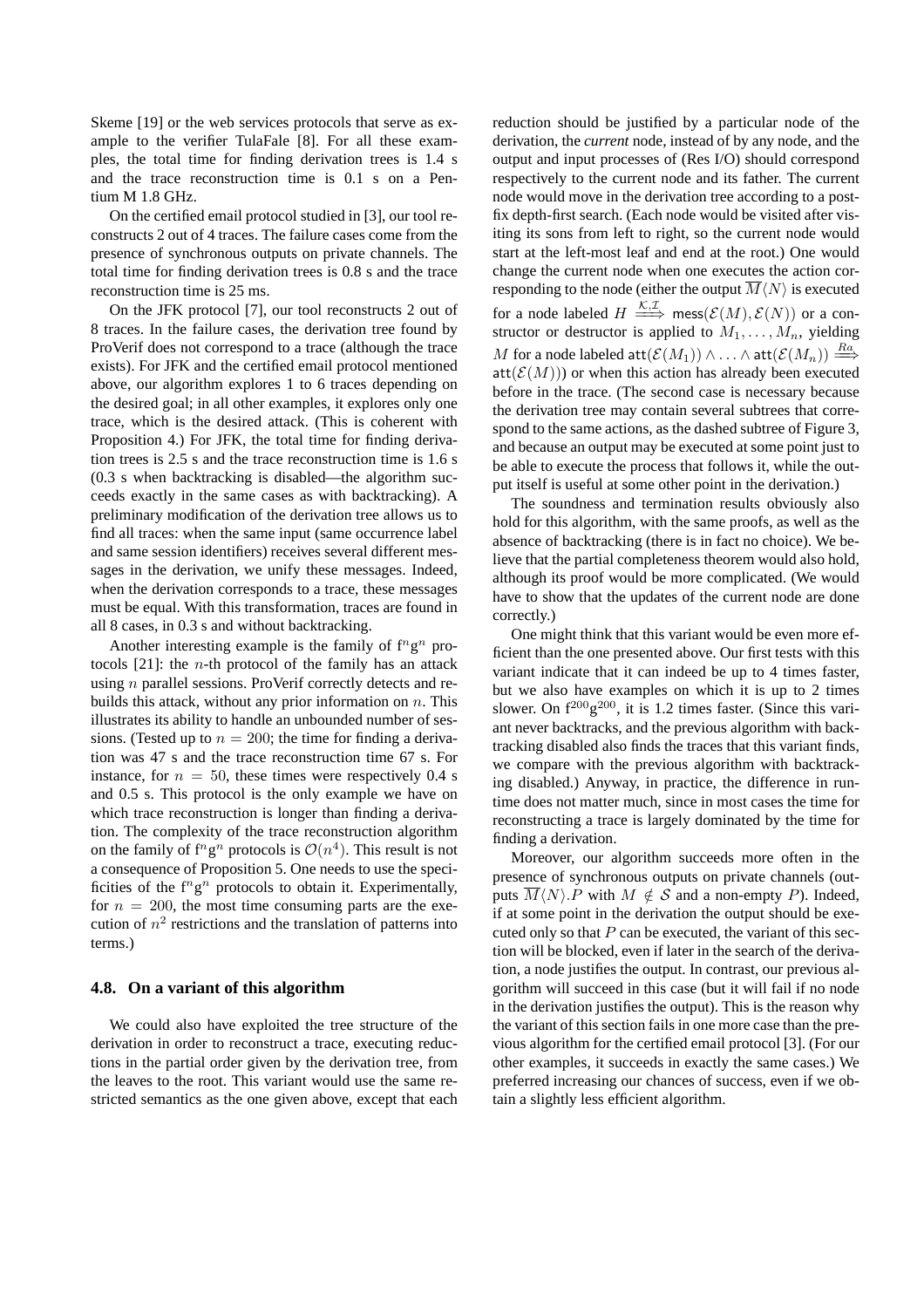# **5. Conclusion**

We have presented an efficient algorithm for reconstructing attacks against cryptographic protocols. We have proved its soundness and termination, as well as a partial completeness result. By lack of space, some extensions have been omitted in this paper. For instance, we also handle cryptographic primitives defined by equations as in the applied pi calculus [6]. We have considered only secrecy properties in this paper, but we have also extended our technique to the case of correspondence properties between events [27]. These properties, of the form "if some event has been executed, then some other events must have been executed", can be used to formalize authenticity properties. ProVerif can prove correspondence properties as shown in [10, 3]. Our trace reconstruction algorithm is able to reconstruct attacks against non-injective correspondence properties (those in which the number of executions of events does not matter). For future work, it would be interesting to extend it to injective correspondence properties as well as process equivalence properties [11]. This is however more difficult because our techniques for proving these properties are more approximate than for secrecy or noninjective correspondences, so the failure of the proof is more likely not to correspond to an attack.

*Acknowledgments* We thank Cédric Fournet for motivating our work on the reconstruction of attacks and for suggesting the idea of guiding reductions by the derivation tree. We also thank Jérôme Feret and the anonymous reviewers for their helpful comments on this work.

# **References**

- [1] M. Abadi. Security protocols and their properties. In F. Bauer and R. Steinbrueggen, editors, *Foundations of Secure Computation*, NATO Science Series, pages 39–60. IOS Press, 2000. Volume for the 20th International Summer School on Foundations of Secure Computation, held in Marktoberdorf, Germany (1999).
- [2] M. Abadi and B. Blanchet. Analyzing security protocols with secrecy types and logic programs. In *29th Annual ACM SIGPLAN - SIGACT Symposium on Principles of Programming Languages (POPL 2002)*, pages 33–44, Portland, Oregon, Jan. 2002. ACM Press.
- [3] M. Abadi and B. Blanchet. Computer-assisted verification of a protocol for certified email. In R. Cousot, editor, *Static Analysis, 10th International Symposium (SAS'03)*, volume 2694 of *Lecture Notes on Computer Science*, pages 316–335, San Diego, California, June 2003. Springer.
- [4] M. Abadi and B. Blanchet. Secrecy types for asymmetric communication. *Theoretical Computer Science*, 298(3):387– 415, Apr. 2003. Special issue FoSSaCS'01.
- [5] M. Abadi and B. Blanchet. Analyzing security protocols with secrecy types and logic programs. *Journal of the ACM*, 52(1):102–146, Jan. 2005.
- [6] M. Abadi and C. Fournet. Mobile values, new names, and secure communication. In *28th Annual ACM SIGPLAN-SIGACT Symposium on Principles of Programming Languages (POPL'01)*, pages 104–115, London, United Kingdom, Jan. 2001. ACM Press.
- [7] W. Aiello, S. M. Bellovin, M. Blaze, R. Canetti, J. Ioannidis, K. Keromytis, and O. Reingold. Just Fast Keying: Key agreement in a hostile Internet. *ACM Transactions on Information and System Security*, 7(2):242–273, May 2004.
- [8] K. Bhargavan, C. Fournet, A. D. Gordon, and R. Pucella. TulaFale: A security tool for web services. In F. S. de Boer, M. M. Bonsangue, S. Graf, and W.-P. de Roever, editors, *Formal Methods for Components and Objects (FMCO 2003)*, volume 3188 of *Lecture Notes on Computer Science*, pages 197–222, Leiden, The Netherlands, Nov. 2003. Springer. Paper and tool available at http://securing.ws/.
- [9] B. Blanchet. An efficient cryptographic protocol verifier based on Prolog rules. In *14th IEEE Computer Security Foundations Workshop (CSFW-14)*, pages 82–96, Cape Breton, Nova Scotia, Canada, June 2001. IEEE Computer Society.
- [10] B. Blanchet. From secrecy to authenticity in security protocols. In M. Hermenegildo and G. Puebla, editors, *9th International Static Analysis Symposium (SAS'02)*, volume 2477 of *Lecture Notes on Computer Science*, pages 342–359, Madrid, Spain, Sept. 2002. Springer.
- [11] B. Blanchet. Automatic proof of strong secrecy for security protocols. In *IEEE Symposium on Security and Privacy*, pages 86–100, Oakland, California, May 2004.
- [12] B. Blanchet and A. Podelski. Verification of cryptographic protocols: Tagging enforces termination. In A. Gordon, editor, *Foundations of Software Science and Computation Structures (FoSSaCS'03)*, volume 2620 of *Lecture Notes on Computer Science*, pages 136–152, Warsaw, Poland, Apr. 2003. Springer.
- [13] P. J. Broadfoot and A. W. Roscoe. Capturing parallel attacks within the data independence framework. In *15th IEEE Computer Security Foundations Workshop (CSFW'02)*, pages 147–159, Cape Breton, Nova Scotia, Canada, June 2002. IEEE Computer Society.
- [14] M. Burrows, M. Abadi, and R. Needham. A logic of authentication. *Proceedings of the Royal Society of London A*, 426(1871):233–271, dec 1989. A preliminary version appeared as Digital Equipment Corporation Systems Research Center report No. 39, February 1989.
- [15] D. E. Denning and G. M. Sacco. Timestamps in key distribution protocols. *Commun. ACM*, 24(8):533–536, Aug. 1981.
- [16] N. Durgin, P. Lincoln, J. C. Mitchell, and A. Scedrov. Multiset rewriting and the complexity of bounded security protocols. *Journal of Computer Security*, 12(2):247–311, 2004.
- [17] A. Gordon and A. Jeffrey. Types and effects for asymmetric cryptographic protocols. In *15th IEEE Computer Security Foundations Workshop (CSFW 2002)*, pages 77–91, Cape Breton, Nova Scotia, Canada, June 2002. IEEE Computer Society.
- [18] J. Goubault-Larrecq. Une fois qu'on n'a pas trouvé de preuve, comment le faire comprendre à un assistant de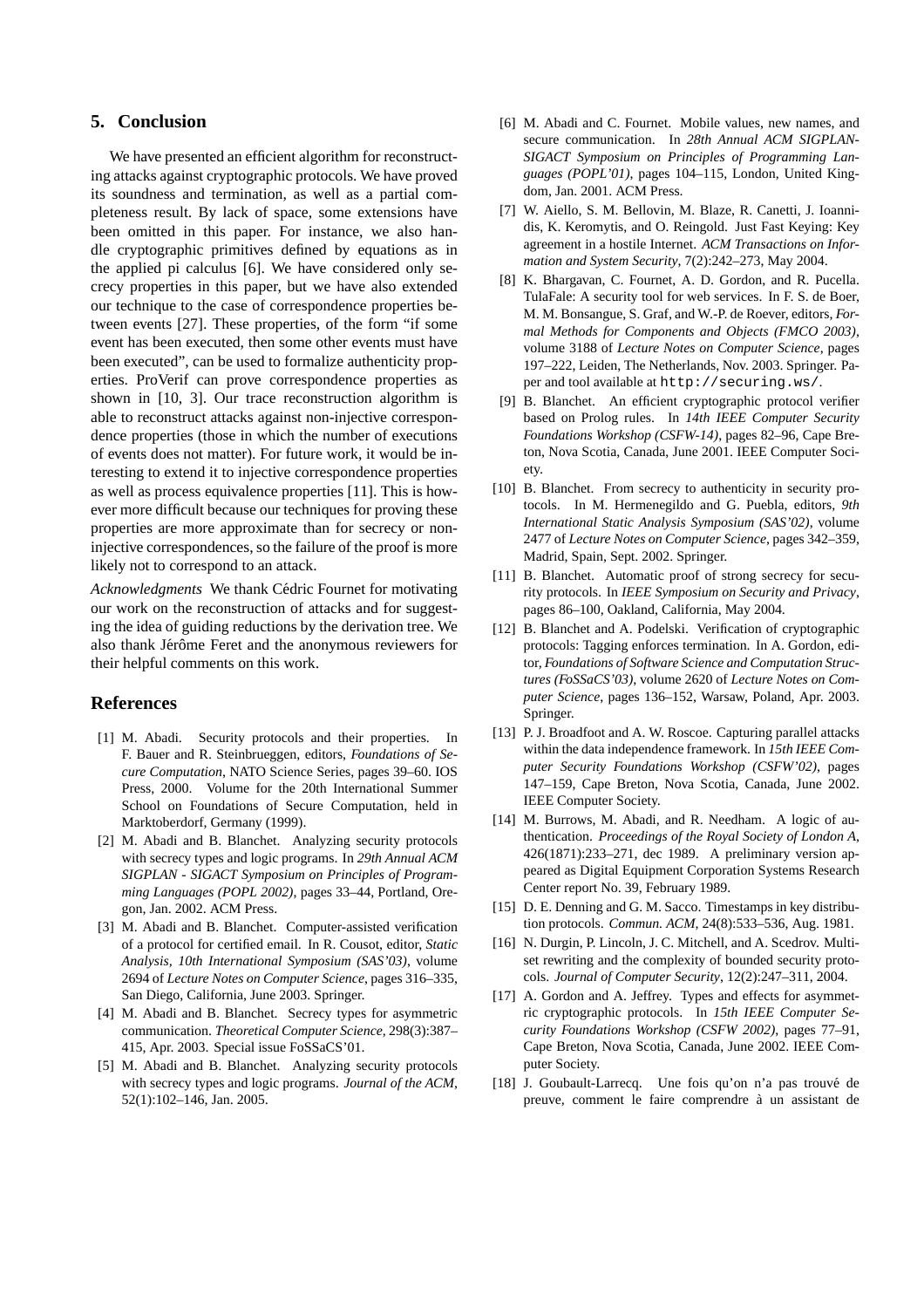preuve ? In *Actes 15èmes journées francophones sur les langages applicatifs (JFLA'04)*, pages 1–20, Sainte-Marie-de-Ré, France, Jan. 2004. INRIA.

- [19] H. Krawczyk. SKEME: A versatile secure key exchange mechanism for internet. In *Internet Society Symposium on Network and Distributed Systems Security*, Feb. 1996. Available at http://bilbo.isu.edu/ sndss/sndss96.html.
- [20] G. Lowe. Breaking and fixing the Needham-Schroeder public-key protocol using FDR. In *Tools and Algorithms for the Construction and Analysis of Systems*, volume 1055 of *Lecture Notes on Computer Science*, pages 147–166. Springer, 1996.
- [21] J. Millen. A necessarily parallel attack. In *Workshop on Formal Methods and Security Protocols (FMSP'99)*, Trento, Italy, July 1999.
- [22] J. Millen and V. Shmatikov. Constraint solving for boundedprocess cryptographic protocol analysis. In *Proc. 8th ACM Conference on Computer and Communications Security (CCS '01)*, pages 166–175, 2001.
- [23] D. Monniaux. Abstracting cryptographic protocols with tree automata. *Science of Computer Programming*, 47(2–3):177– 202, 2003.
- [24] L. C. Paulson. The inductive approach to verifying cryptographic protocols. *Journal of Computer Security*, 6(1–2):85– 128, 1998.
- [25] A. W. Roscoe and P. J. Broadfoot. Proving security protocols with model checkers by data independence techniques. *Journal of Computer Security*, 7(2, 3):147–190, 1999.
- [26] P. Selinger. Models for an adversary-centric protocol logic. In J. Goubault-Larrecq, editor, *Proceedings of the 1st Workshop on Logical Aspects of Cryptographic Protocol Verification*, volume 55(1) of *Electronic Notes in Theoretical Computer Science*, pages 73–88, Paris, France, July 2001.
- [27] T. Y. C. Woo and S. S. Lam. A semantic model for authentication protocols. In *Proceedings IEEE Symposium on Research in Security and Privacy*, pages 178–194, Oakland, California, May 1993.

# **Appendix: Complexity**

**Proof of Proposition 5** *Let* |D| *be the size of the derivation tree,* L *the length of returned trace plus the number of free names of*  $P_0$ ,  $T$  *the maximum size of a term,*  $|S|$  *the maximum number of terms in* S *in any configuration of the trace,* |P| *the maximum size of a process in any configuration of the trace,* |C| *the maximum number of parallel processes in any configuration of the trace.*

*Assuming the hypothesis of Theorem 5, the worst-case complexity of our algorithm is*  $\mathcal{O}(L \times (T|\mathcal{C}|^2 + T|\mathcal{S}| + |\mathcal{D}| +$  $|P|$ )). When furthermore all channels are in  $S_0$ , the com*plexity decreases to*  $\mathcal{O}(L \times (|\mathcal{C}| + T|\mathcal{S}| + |\mathcal{D}| + |P|)).$ 

**Proof sketch (of Proposition 5)** We give the complexity of our implementation for the language presented in this paper. The complexity could be improved, for instance by

using more clever data structures such as balanced binary search trees for S. However, such structures would not be able to handle the extension to equational theories mentioned in the conclusion, because we need to compare terms modulo the equational theory instead of syntactically in this extension. That is why we do not use them, and simply represent  $S$  by a list.

We first note that each reduction creates at most two new processes, so at most 2L different processes are considered in the whole trace.

For each free name  $a$  of  $P_0$ , we remove hypotheses  $att(a[])$  from all attacker clauses in  $D$ . The time for this step is dominated by  $\mathcal{O}(L|\mathcal{D}|)$ . Then we perform the following actions:

• Reductions (Res In) or (Res I/O): For each new input process (so at most  $2L$  times in the whole run), we look for corresponding clauses in the derivation tree. This takes time  $\mathcal{O}(|\mathcal{D}|)$ . At most one possible message term is then found (by Proposition 4), and this term is stored in a cache for further tests. For each input process, we test whether the channel is in  $S$ . Thanks to the cache, the same part of  $S$  is scanned at most once for each new input process (there are at most 2L such processes in the whole run), so this test takes  $\mathcal{O}(LT|\mathcal{S}|)$ . If the channel is in  $S$ , we test whether the previously found message term is in S, which also takes  $\mathcal{O}(LT|\mathcal{S}|)$ . Then we execute (Res In). For each executed (Res In) reduction (at most  $L$  times), we substitute a term in a process, in time  $\mathcal{O}(|P|)$ , and update of the configuration, in time  $\mathcal{O}(|\mathcal{C}|)$ . If the channel is not in S, we look for a corresponding asynchronous output process, which takes time  $\mathcal{O}(LT|\mathcal{C}|^2)$ . If we find one, we execute (Res I/O), which also takes time  $\mathcal{O}(|P| + |\mathcal{C}|)$  for each reduction (Res I/O) and there are at most  $L$  of them.

Total:  $\mathcal{O}(L \times (|\mathcal{D}| + T|\mathcal{S}| + T|\mathcal{C}|^2 + |P|)).$ 

- Reductions (Res Out): For each output process, we test whether the channel is in S which takes  $\mathcal{O}(LT|\mathcal{S}|)$  as the input case. If the channel is in  $S$ , we execute (Res Out). For each (Res Out) reduction (at most  $L$  times), if the message term  $M$  of this output is not in  $S$ , we add it, and remove  $\text{att}(\mathcal{E}(M))$  from all hypotheses of attacker clauses of D. This takes time  $\mathcal{O}(|\mathcal{D}| + T|\mathcal{S}|)$ . If an attacker clause without hypothesis now occurs in  $\mathcal{D}$ , a reduction (Red Constr) or (Red Destr) is triggered. Furthermore, updating the configuration takes  $\mathcal{O}(|\mathcal{C}|)$ . Total:  $\mathcal{O}(L \times (T|\mathcal{S}| + |\mathcal{D}| + |\mathcal{C}|)).$
- Reductions (Res Constr) or (Res Destr): If the term M built by this reduction is not in  $S$ , we add it, and remove att $(\mathcal{E}(M))$  from all hypotheses of attacker clauses of D. This takes time  $\mathcal{O}(T|\mathcal{S}| + |\mathcal{D}|)$  for each such reduction, and there are at most  $L$  of them.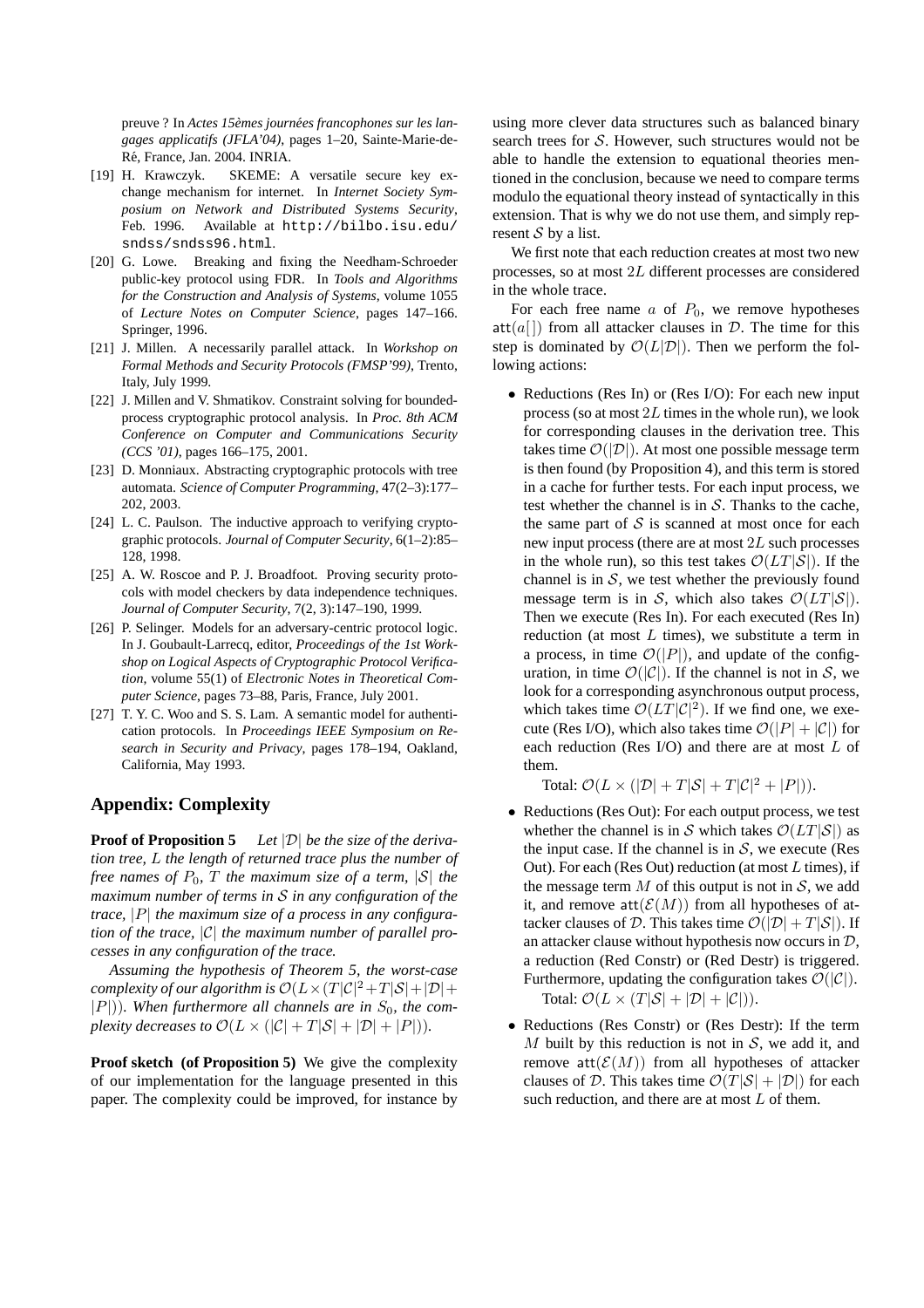Total:  $\mathcal{O}(L \times (T|\mathcal{S}| + |\mathcal{D}|)).$ 

- Reductions (Res Repl): For each (Res Repl) reduction (at most L times), we look for a suitable clause in  $\mathcal{D}$ , in time  $\mathcal{O}(|\mathcal{D}|)$ , we copy the process, in time  $\mathcal{O}(|P|)$ , and we update of the configuration, in time  $\mathcal{O}(|\mathcal{C}|)$ . Total:  $\mathcal{O}(L \times (|\mathcal{D}| + |P| + |\mathcal{C}|)).$
- Reductions (Res New): In fact, this reduction is only executed at the beginning of the run, before all other reductions. Each execution of (Res New) takes  $\mathcal{O}(|\mathcal{D}|)$ : we look for a suitable clause  $att(b[\lambda])$  in  $D$ , and then remove  $\text{att}(b[\lambda])$  from all hypotheses of attacker clauses of D.
- All other reductions can be executed at most in time  $\mathcal{O}(|P| + |\mathcal{C}|)$ , and there are at most L of them.

By adding the given times, we obtain the announced complexity. When all channels are in  $S_0$ , we never try I/O reductions with asynchronous outputs, so the term  $T|\mathcal{C}|^2$  disappears.  $\Box$ 

## **Appendix: Proof of partial completeness**

**Proof of Theorem 4** *For each trace of*  $P_0$  *from*  $S_0$ *in the instrumented semantics in which*  $M_{secret}$  *is learnt, one can build a corresponding closed derivation tree of*  $\mathsf{att}(\mathcal{E}_0(M_{secret}))$  *from the clauses of*  $\mathcal{R}_{P_0, S_0}$ *.* 

**Proof sketch** Let us set a trace of the instrumented semantics in which  $M_{secret}$  is learnt. For each semantic configuration  $\mathcal{E}_i$ ,  $\mathcal{P}_i$ ,  $\mathcal{S}_i$ ,  $\Lambda_i$  of this trace, we build by descending induction a closed derivation tree  $\mathcal{D}_i$  of  $\text{att}(\mathcal{E}_0(M_{secret}))$ from the following set of clauses:

$$
\mathcal{R}_i = \left( \bigcup_{\substack{(P,\mathcal{K},\mathcal{H},\mathcal{I}) \in \mathcal{P}_i \\ \bigcup \{ \text{att}(\mathcal{E}_i(M)) \mid M \in \mathcal{S}_i \} \\ \bigcup \{ (\text{Rn}), (\text{Ra}_f), (\text{Ra}_g), (\text{Rl}), (\text{Rs}) \} } \right)
$$

More precisely,  $\mathcal{D}_i$  belongs to the family  $\mathcal{F}_i$  of trees of the two following forms:

- the tree of Figure 6(a) where  $R \in \{ \text{att}(\mathcal{E}_i(M)) \mid M \in$  $\mathcal{S}_i$ }∪{(Rn), (Ra<sub>f</sub>), (Ra<sub>g</sub>), (Rl), (Rs)},  $H_1 \wedge \ldots \wedge H_q \stackrel{\mathcal{L}}{\Rightarrow}$  $C$  is a closed instance of  $R$  (we also include the case  $q = 0$  where the instantiated clause has no hypothesis), and  $D_1, \ldots, D_q \in \mathcal{F}_i$ .
- the tree of Figure 6(b) where there exists  $(P, K, H)$ ,  $\mathcal{I}(\mathcal{I}) \in \mathcal{P}_i$  such that  $R \in [P, K, \mathcal{H}, \mathcal{I}] \mathcal{E}_i$ ,  $\mathcal{H} = H_1 \wedge$  $\ldots \wedge H_p, H_1 \wedge \ldots \wedge H_q \xrightarrow{\overline{K'}, \overline{\mathcal{I}'}} C$  is a closed instance of R,  $D_{p+1}, \ldots, D_q \in \mathcal{F}_i$ ,  $\mathcal{K} \sqsubseteq \mathcal{K}'$ ,  $\mathcal{I} \sqsubseteq \mathcal{I}'$ , all occurrence labels k of  $K' \setminus K$  occur in P and no session identifier  $\lambda$  of  $\mathcal{I}' \setminus \mathcal{I}$  is in  $\Lambda_i$ .

The proof is by cases on the reduction  $\mathcal{E}_i$ ,  $\mathcal{P}_i$ ,  $\mathcal{S}_i$ ,  $\Lambda_i \rightarrow$  $\mathcal{E}_{i+1}, \mathcal{P}_{i+1}, \mathcal{S}_{i+1}, \Lambda_{i+1}$ . Here, we only give the construction of  $\mathcal{D}_i$ ; we do not detail the proof of the invariant because of its length.

- In the cases (Ins Nil), (Ins Par), (Ins Restr), (Ins Let1), and (Ins Let2), we define  $\mathcal{D}_i = \mathcal{D}_{i+1}$ .
- In the case (Ins Repl), we show that each clause of  $\mathcal{R}_{i+1}$  is an instance of one of  $\mathcal{R}_i$ . So we build  $\mathcal{D}_i$  from  $\mathcal{D}_{i+1}$  by replacing all clauses  $R \in \mathcal{R}_{i+1}$  that label nodes in  $\mathcal{D}_{i+1}$  with  $R' \in \mathcal{R}_i$  where R is an instance of  $R^{\prime}$ .
- In the case (Ins In), letting  $F = \text{mess}(\mathcal{E}_i(M), \mathcal{E}_i(N)),$

$$
M, N \in \mathcal{S}_i
$$
  

$$
\mathcal{E}_i, \mathcal{P} \cup \{ (M(x)^k, P, \mathcal{K}, \mathcal{H}, \mathcal{I}) \}, \mathcal{S}_i, \Lambda_i \leadsto \mathcal{E}_i, \mathcal{P}
$$
  

$$
\cup \{ (P\{N/x\}, (\mathcal{K}, k), \mathcal{H} \land F, (\mathcal{I}, \mathcal{E}_i(N))) \}, \mathcal{S}_i, \Lambda_i
$$

we build  $\mathcal{D}_i$  from  $\mathcal{D}_{i+1}$  by replacing all subtrees of the form of Figure 6(c) where  $R \in [P\{N/x\},(\mathcal{K},k), \mathcal{H} \wedge$  $F_{i}(\mathcal{I}, \mathcal{E}_{i}(N))] \mathcal{E}_{i+1}, \mathcal{H} = H_1 \wedge \ldots \wedge H_p, (\mathcal{K}, k) \sqsubseteq \mathcal{K}',$  $(\mathcal{I}, \mathcal{E}_i(N)) \sqsubseteq \mathcal{I}'$ , all occurrence labels  $k'$  of  $\mathcal{K}' \setminus (\mathcal{K}, k)$ occur in  $P$  and no session identifier  $\lambda$  of  $\mathcal{I}'\backslash(\mathcal{I}, \mathcal{E}_i(N))$ is in  $\Lambda_i$  with the subtree of Figure 6(d) where  $R' \in$  $\llbracket M(x)^k \cdot P, \mathcal{K}, \mathcal{H}, \mathcal{I} \rrbracket \mathcal{E}_i$  is such that R is an instance of  $\overline{R}$ ' (we have shown that such a  $R$ ' exists). Intuitively, in  $\mathcal{D}_i$ , the adversary sends N on channel M.

• In the case (Ins Out),

$$
M \in \mathcal{S}_i
$$
  

$$
\mathcal{E}_i, \mathcal{P} \cup \{(\overline{M}\langle N \rangle.P, \mathcal{K}, \mathcal{H}, \mathcal{I})\}, \mathcal{S}_i, \Lambda_i \rightsquigarrow
$$
  

$$
\mathcal{E}_i, \mathcal{P} \cup \{(\mathcal{P}, \mathcal{K}, \mathcal{H}, \mathcal{I})\}, \mathcal{S}_i \cup \{N\}, \Lambda_i
$$

we build  $\mathcal{D}_i$  from  $\mathcal{D}_{i+1}$  by replacing all leaves labeled  $\text{att}(\mathcal{E}_i(N))$  with the subtree of Figure 6(e) where  $\mathcal{H} = H_1 \wedge \ldots \wedge H_p$ . (Notice that  $M \in \mathcal{S}_i$  and  $\mathcal{H} \stackrel{\mathcal{K}, \mathcal{I}}{\Longrightarrow}$  $\mathsf{mess}(\mathcal{E}_i(M), \mathcal{E}_i(\dot{N})) \in \llbracket \overline{M}\langle N \rangle.P, \mathcal{K}, \mathcal{H}, \mathcal{I} \rrbracket \mathcal{E}_i.)$ 

• In the case (Ins I/O), we let  $F = \text{mess}(\mathcal{E}_i(M), \mathcal{E}_i(N)),$ 

$$
\frac{M \notin \mathcal{S}_i}{\begin{cases} \mathcal{E}_i, \mathcal{P} \cup \{ (M(x)^k.P, \mathcal{K}, \mathcal{H}, \mathcal{I}), \\qquad \qquad (\overline{M}\langle N \rangle . Q, \mathcal{K}'', \mathcal{H}'', \mathcal{I}'') \}, \mathcal{S}_i, \Lambda_i \\ \sim \begin{cases} \mathcal{E}_i, \mathcal{P} \cup \{ (P\{N/x\}, (\mathcal{K}, k), \mathcal{H} \wedge F, (\mathcal{I}, \mathcal{E}_i(N))), \\ (Q, \mathcal{K}'', \mathcal{H}'', \mathcal{I}'') \}, \mathcal{S}_i, \Lambda_i \end{cases}} \end{cases}
$$

we build  $\mathcal{D}_i$  from  $\mathcal{D}_{i+1}$  by replacing all subtrees of the form of Figure 6(c) where  $R \in [P\{N/x\},(\mathcal{K},k), \mathcal{H}\wedge$  $F_{i}(\mathcal{I}, \mathcal{E}_{i}(N))] \mathcal{E}_{i+1}, \mathcal{H} = H_1 \wedge \ldots \wedge H_p, (\mathcal{K}, k) \sqsubseteq \mathcal{K}',$  $(\mathcal{I}, \mathcal{E}_i(N)) \sqsubseteq \mathcal{I}'$ , all occurrence labels  $k'$  of  $\mathcal{K}' \setminus (\mathcal{K}, k)$ occur in  $Q$  and no session identifier  $\lambda$  of  $\mathcal{I}'\backslash(\mathcal{I},\mathcal{E}_i(N))$ is in  $\Lambda_i$  with the subtree of Figure 6(g) where  $\mathcal{H}'' =$  $H'_1 \wedge \ldots \wedge H'_{p'}$  and  $R' \in [M(x)^k \cdot P, \mathcal{K}'', \mathcal{H}'', \mathcal{I}''] \mathcal{E}_i$ such that R is an instance of  $R'$  (we have shown that such a  $R'$  exists).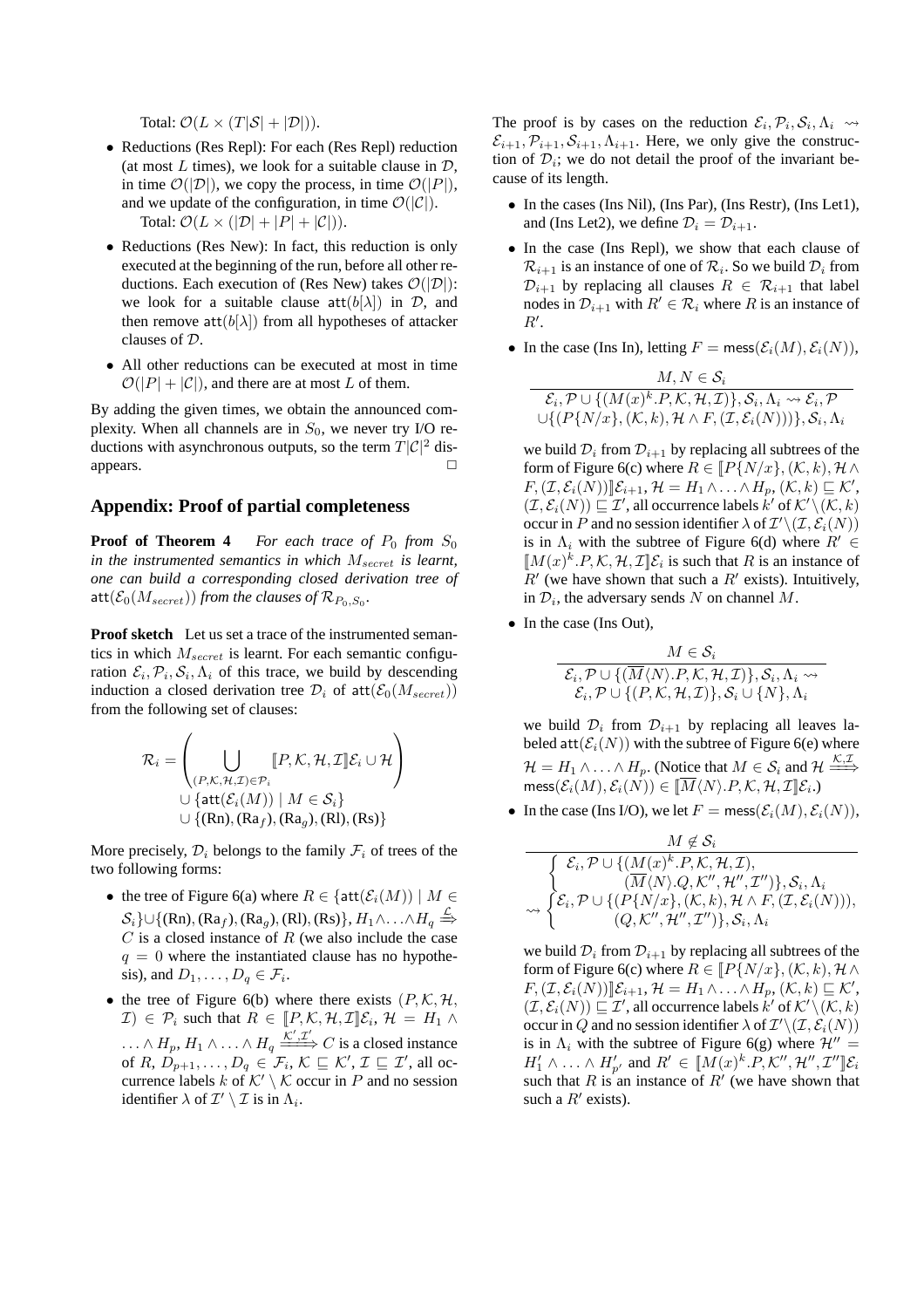